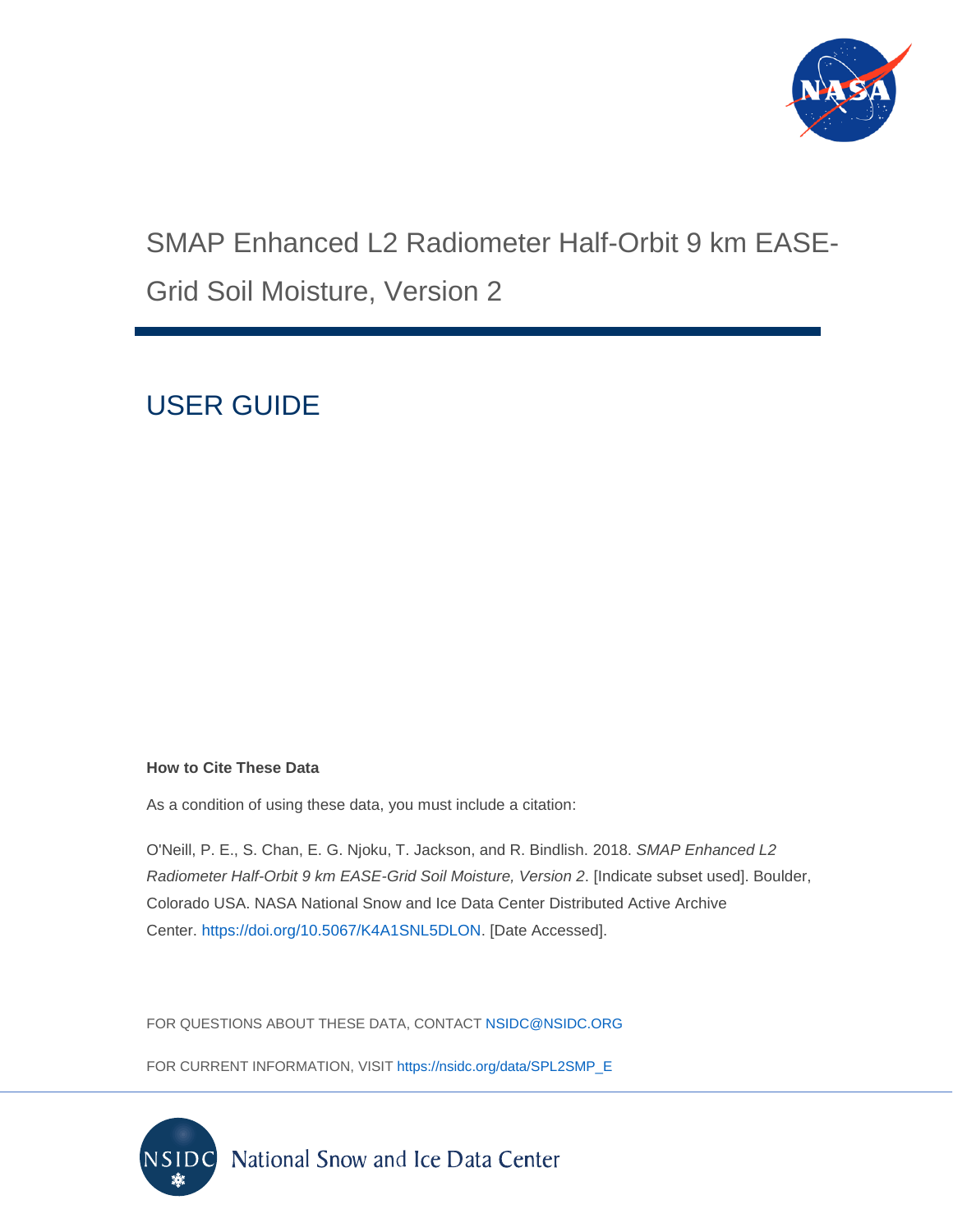# **TABLE OF CONTENTS**

| $\mathbf{1}$ |               |  |
|--------------|---------------|--|
|              | 1.1           |  |
|              | 1.2           |  |
|              | 1.2.1         |  |
|              | 1.2.2         |  |
|              | 1.2.3         |  |
|              | 1.2.4         |  |
|              | 1.2.5         |  |
|              | 1.3           |  |
|              | 1.4           |  |
|              | 1.5           |  |
|              | 1.5.1         |  |
|              | 1.6           |  |
|              | 1.7           |  |
|              | 1.7.1         |  |
|              | 1.8           |  |
|              | 1.8.1         |  |
|              | 1.8.2         |  |
|              | 1.9           |  |
| 2            |               |  |
|              | 2.1           |  |
|              | $2.2^{\circ}$ |  |
|              | 2.3           |  |
|              | 2.4           |  |
|              | 2.4.1         |  |
|              | 2.4.2         |  |
|              | 2.4.3         |  |
|              | 2.4.4         |  |
|              | 2.4.5         |  |
|              | 2.4.6         |  |
| 3            |               |  |
| 4            |               |  |
|              | 4.1           |  |
|              | 4.2           |  |
|              |               |  |
| 5            |               |  |
| 6            |               |  |
| 7            |               |  |
| 8            |               |  |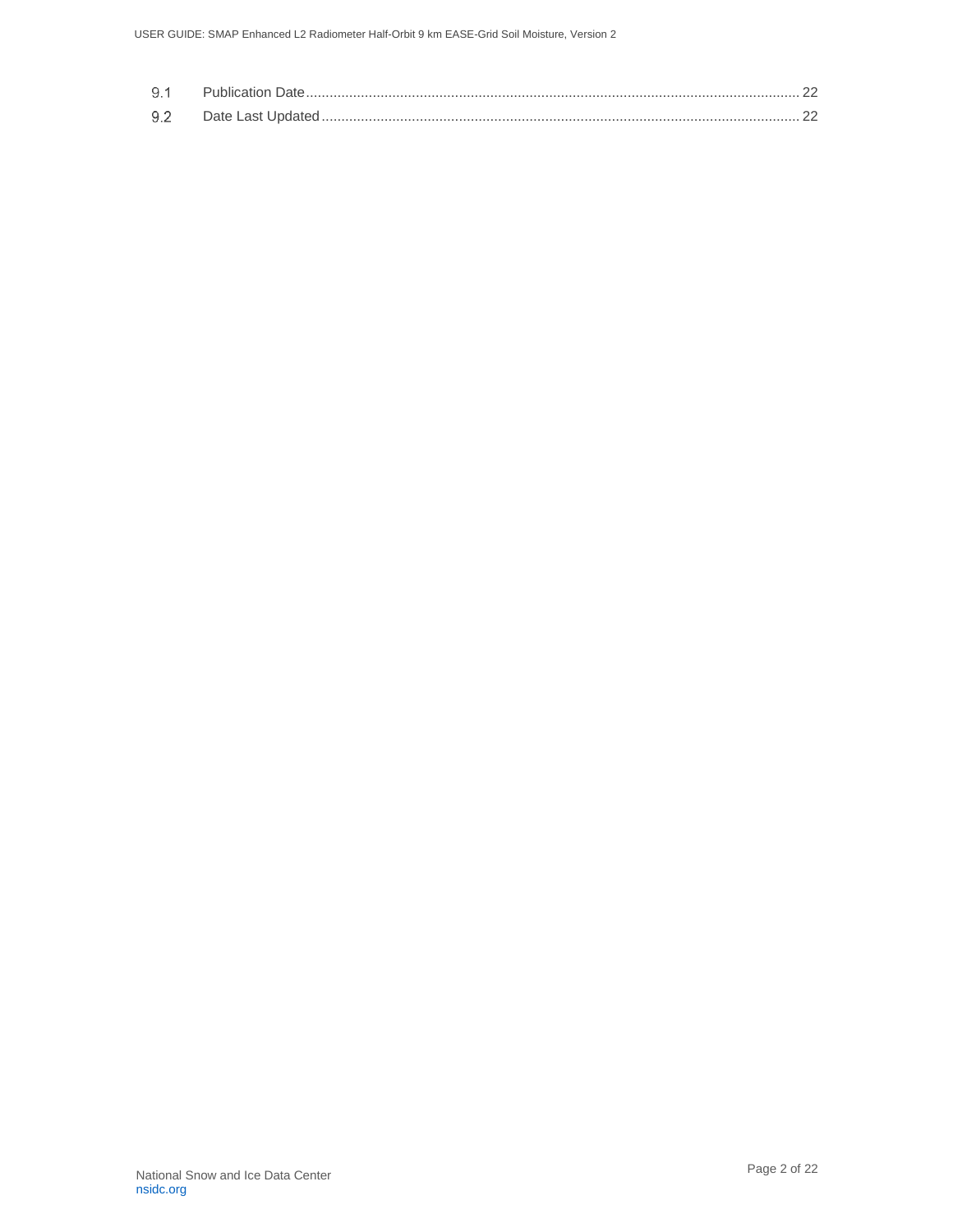# <span id="page-3-0"></span>1 DATA DESCRIPTION

# <span id="page-3-1"></span>1.1 Parameters

Surface soil moisture (0-5 cm) in m3/m3 derived from brightness temperatures (TBs) is output on a fixed global 9 km EASE-Grid 2.0. Also included are brightness temperatures in kelvin representing Level-1B brightness temperatures interpolated at a 9 km EASE-Grid 2.0 cell.

Refer to the [Product Specification Document](Surface%20soil%20moisture%20(0-5%20cm)%20in%20m3/m3%20derived%20from%20brightness%20temperatures%20(TBs)%20is%20output%20on%20a%20fixed%20global%209%20km%20EASE-Grid%202.0.%20Also%20included%20are%20brightness%20temperatures%20in%20kelvin%20representing%20Level-1B%20brightness%20temperatures%20interpolated%20at%20a%209%20km%20EASE-Grid%202.0%20cell.) for details on all parameters.

# <span id="page-3-2"></span>1.2 File Information

### <span id="page-3-3"></span>1.2.1 Format

Data are in HDF5 format. For software and more information, including an [HDF5](http://www.hdfgroup.org/HDF5/) tutorial, visit the HDF Group's HDF5 Web site.

### <span id="page-3-4"></span>1.2.2 File Contents

As shown in Figure 1, each HDF5 file is organized into the following main groups, which contain additional groups and/or data sets: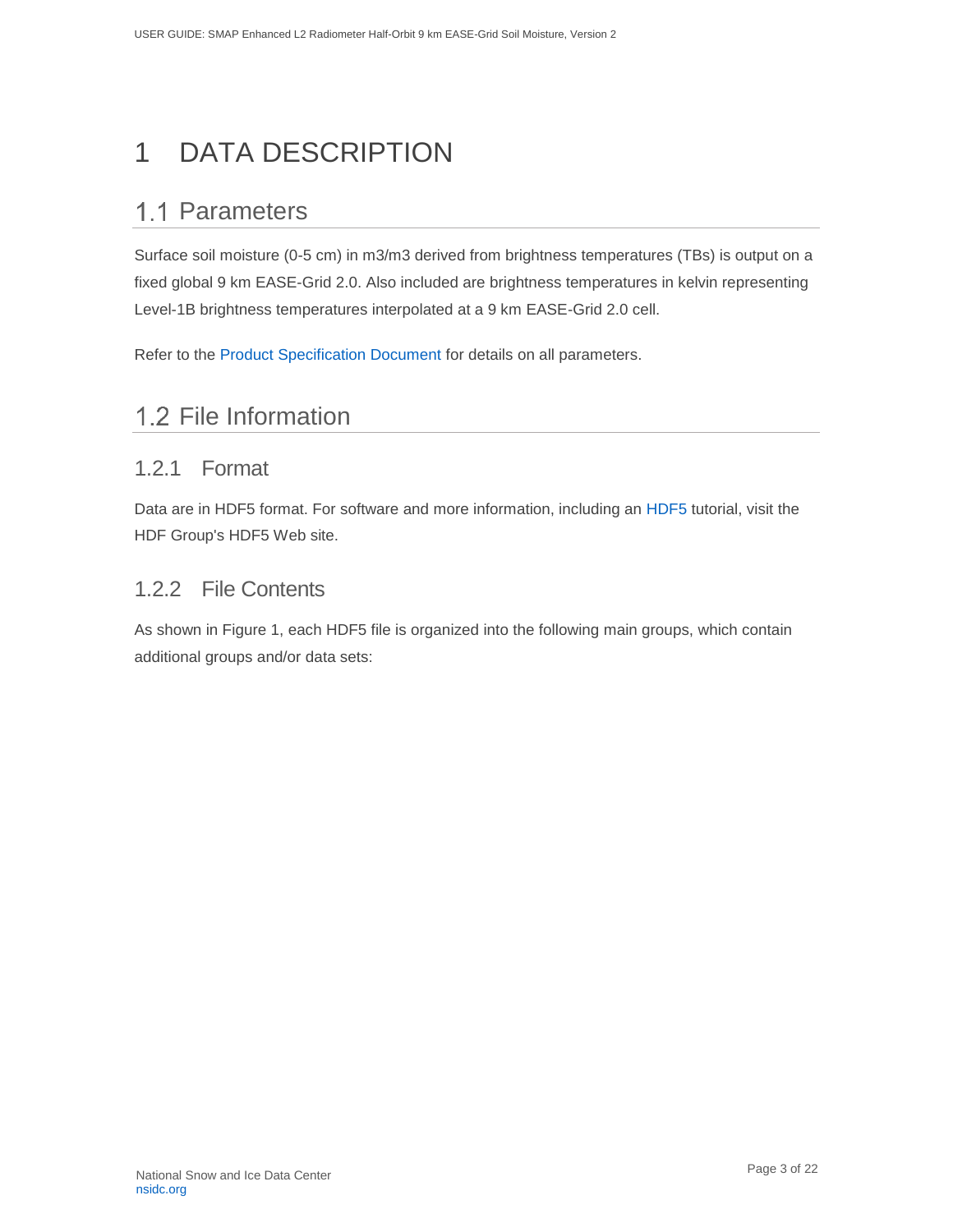

Figure 1. Subset of File Contents. For a complete list of file contents for the SMAP enhanced Level-2 radiometer soil moisture product, refer to the [Product Specification Document.](https://nsidc.org/sites/nsidc.org/files/technical-references/D56291%20SMAP%20L2_SM_P_E%20PSD%20Version%201.pdf)

### <span id="page-4-0"></span>1.2.3 Data Fields

Each file contains the main data groups summarized in this section. For a complete list and description of all data fields within these groups, refer to the [Product Specification Document.](https://nsidc.org/sites/nsidc.org/files/technical-references/D56291%20SMAP%20L2_SM_P_E%20PSD%20Version%201.pdf)

#### 1.2.3.1 Soil Moisture Retrieval Data

Includes enhanced soil moisture data, ancillary data, and quality assessment flags.

### <span id="page-4-1"></span>1.2.4 Metadata Fields

Includes all metadata that describe the full content of each file. For a description of all metadata fields for this product, refer to the [Product Specification Document.](https://nsidc.org/sites/nsidc.org/files/technical-references/D56291%20SMAP%20L2_SM_P_E%20PSD%20Version%201.pdf)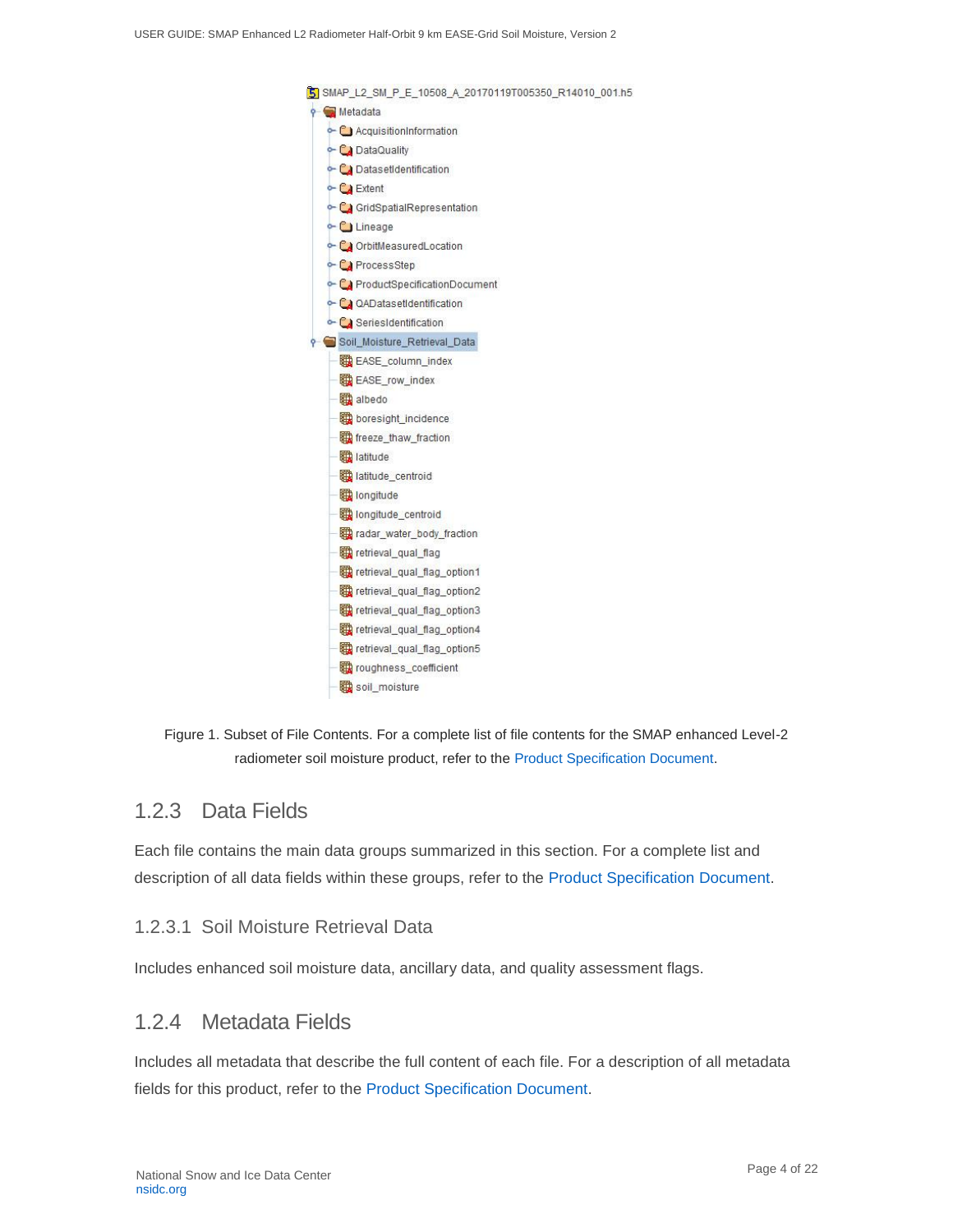## <span id="page-5-0"></span>1.2.5 File Naming Convention

Files are named according to the following convention, which is described in Table 1:

```
SMAP_L2_SM_P_E_[Orbit#]_[A/D]_yyyymmddThhmmss_RLVvvv_NNN.[ext]
```
For example:

SMAP\_L2\_SM\_P\_E\_10508\_A\_20170119T005350\_R14010\_001.h5

| <b>Variable</b>                                                                                                                    | <b>Description</b>                                                                      |                                                                                                                                                                                                                                                                                                           |  |
|------------------------------------------------------------------------------------------------------------------------------------|-----------------------------------------------------------------------------------------|-----------------------------------------------------------------------------------------------------------------------------------------------------------------------------------------------------------------------------------------------------------------------------------------------------------|--|
| <b>SMAP</b>                                                                                                                        | Indicates SMAP mission data                                                             |                                                                                                                                                                                                                                                                                                           |  |
| L2_SM_P_E                                                                                                                          | Indicates specific product (L2: Level-2; SM: Soil Moisture; P: Passive; E:<br>Enhanced) |                                                                                                                                                                                                                                                                                                           |  |
| [Orbit#]                                                                                                                           |                                                                                         | 5-digit sequential number of the orbit flown by the SMAP spacecraft when data<br>were acquired. Orbit 00000 began at launch. Orbit numbers increment each time<br>the spacecraft flies over the southernmost point in the orbit path.                                                                     |  |
| A/D                                                                                                                                |                                                                                         | A: Ascending half-orbit pass of the satellite (where satellite moves from South to<br>North, and 6:00 p.m. is the local solar time at the equator)<br>D: Descending half-orbit pass of the satellite (where satellite moves from North<br>to South, and 6:00 a.m. is the local solar time at the equator) |  |
| yyyymmddT<br>hhmmss                                                                                                                |                                                                                         | Date/time in Universal Coordinated Time (UTC) of the first data element that<br>appears in the product, where:                                                                                                                                                                                            |  |
|                                                                                                                                    | yyymmdd                                                                                 | 4-digit year, 2-digit month, 2-digit day                                                                                                                                                                                                                                                                  |  |
|                                                                                                                                    | T                                                                                       | Time (delineates the date from the time, i.e.<br>yyyymmdd Thhmmss)                                                                                                                                                                                                                                        |  |
|                                                                                                                                    | hhmmss                                                                                  | 2-digit hour, 2-digit month, 2-digit second                                                                                                                                                                                                                                                               |  |
| <b>RLVvvv</b>                                                                                                                      |                                                                                         | Composite Release ID (CRID), where:                                                                                                                                                                                                                                                                       |  |
|                                                                                                                                    | $\mathsf{R}$                                                                            | Release                                                                                                                                                                                                                                                                                                   |  |
|                                                                                                                                    | L                                                                                       | Launch Indicator (1: post-launch standard data)                                                                                                                                                                                                                                                           |  |
|                                                                                                                                    | V                                                                                       | 1-Digit Major CRID Version Number                                                                                                                                                                                                                                                                         |  |
|                                                                                                                                    | <b>VVV</b>                                                                              | 3-Digit Minor CRID Version Number                                                                                                                                                                                                                                                                         |  |
|                                                                                                                                    |                                                                                         | Refer to the SMAP Data Versions page for version information.                                                                                                                                                                                                                                             |  |
| <b>NNN</b><br>Number of times the file was generated under the same version for a particular<br>date/time interval (002: 2nd time) |                                                                                         |                                                                                                                                                                                                                                                                                                           |  |

Table 1. File Naming Conventions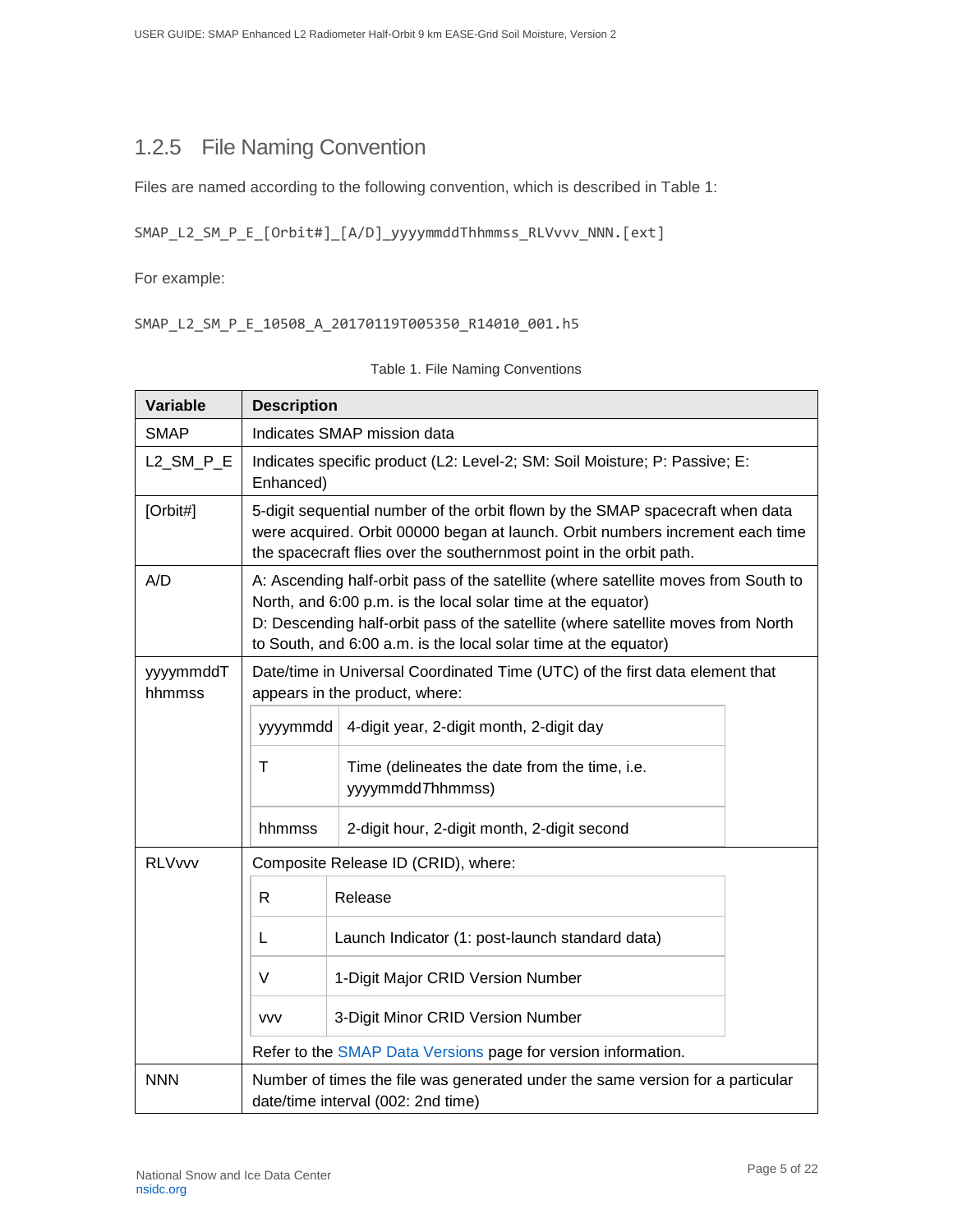| Variable | <b>Description</b>       |                               |  |
|----------|--------------------------|-------------------------------|--|
| [ext]    | File extensions include: |                               |  |
|          | .h5                      | HDF5 data file                |  |
|          | .qa                      | <b>Quality Assurance file</b> |  |
|          | .xml                     | <b>XML Metadata file</b>      |  |

## <span id="page-6-0"></span>1.3 File Size

Each half-orbit file ranges from approximately 8 to 14 MB.

## <span id="page-6-1"></span>1.4 Volume

The daily data volume is approximately 300 MB.

## <span id="page-6-2"></span>1.5 Spatial Coverage

Coverage spans from 180°W to 180°E, and from approximately 85.044°N and 85.044°S for the global EASE-Grid 2.0 projection. The gap in coverage at both the North and South Pole, called a pole hole, has a radius of approximately 400 km. The swath width is approximately 1000 km, enabling nearly global coverage every three days.

### <span id="page-6-3"></span>1.5.1 Spatial Coverage Map

Figure 2 shows the spatial coverage of the SMAP L-Band Radiometer for one descending half orbit, which comprises one file of this data set.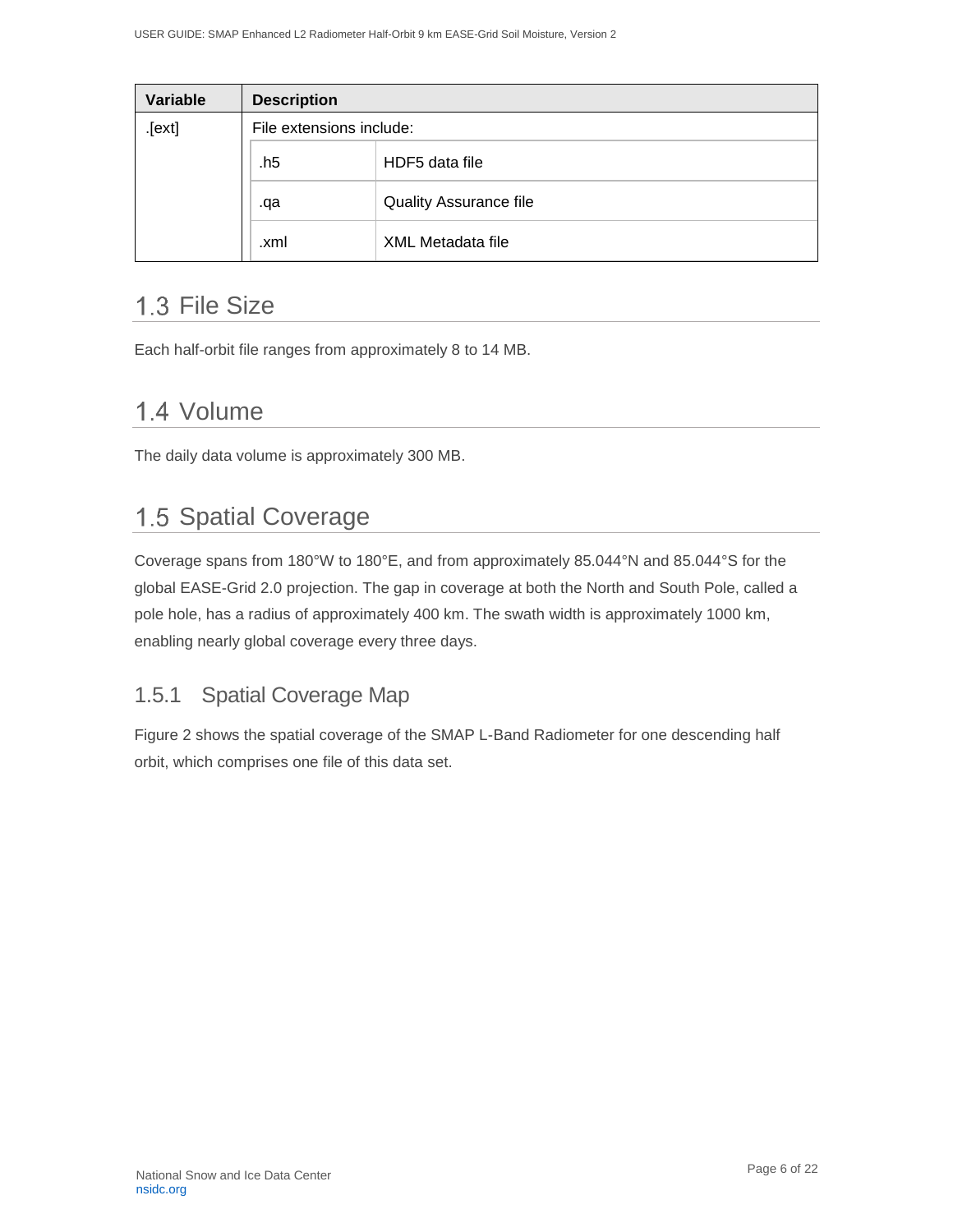

Figure 2. Spatial coverage map displaying one descending half orbit of the SMAP L-Band Radiometer.

# <span id="page-7-0"></span>1.6 Spatial Resolution

The native spatial resolution of the radiometer footprint is 36 km. Data are then interpolated using the Backus-Gilbert optimal interpolation algorithm into the global cylindrical EASE-Grid 2.0 projection with 9 km spacing.

# <span id="page-7-1"></span>1.7 Projection and Grid Description

### <span id="page-7-2"></span>1.7.1 EASE-Grid 2.0

These data are provided on the global cylindrical EASE-Grid 2.0 (Brodzik et al. 2012). Each grid cell has a nominal area of approximately  $9 \times 9$  km<sup>2</sup> regardless of longitude and latitude.

EASE-Grid 2.0 has a flexible formulation. By adjusting a single scaling parameter, a family of multiresolution grids that nest within one another can be generated. The nesting can be adjusted so that smaller grid cells can be tessellated to form larger grid cells. Figure 3 shows a schematic of the nesting.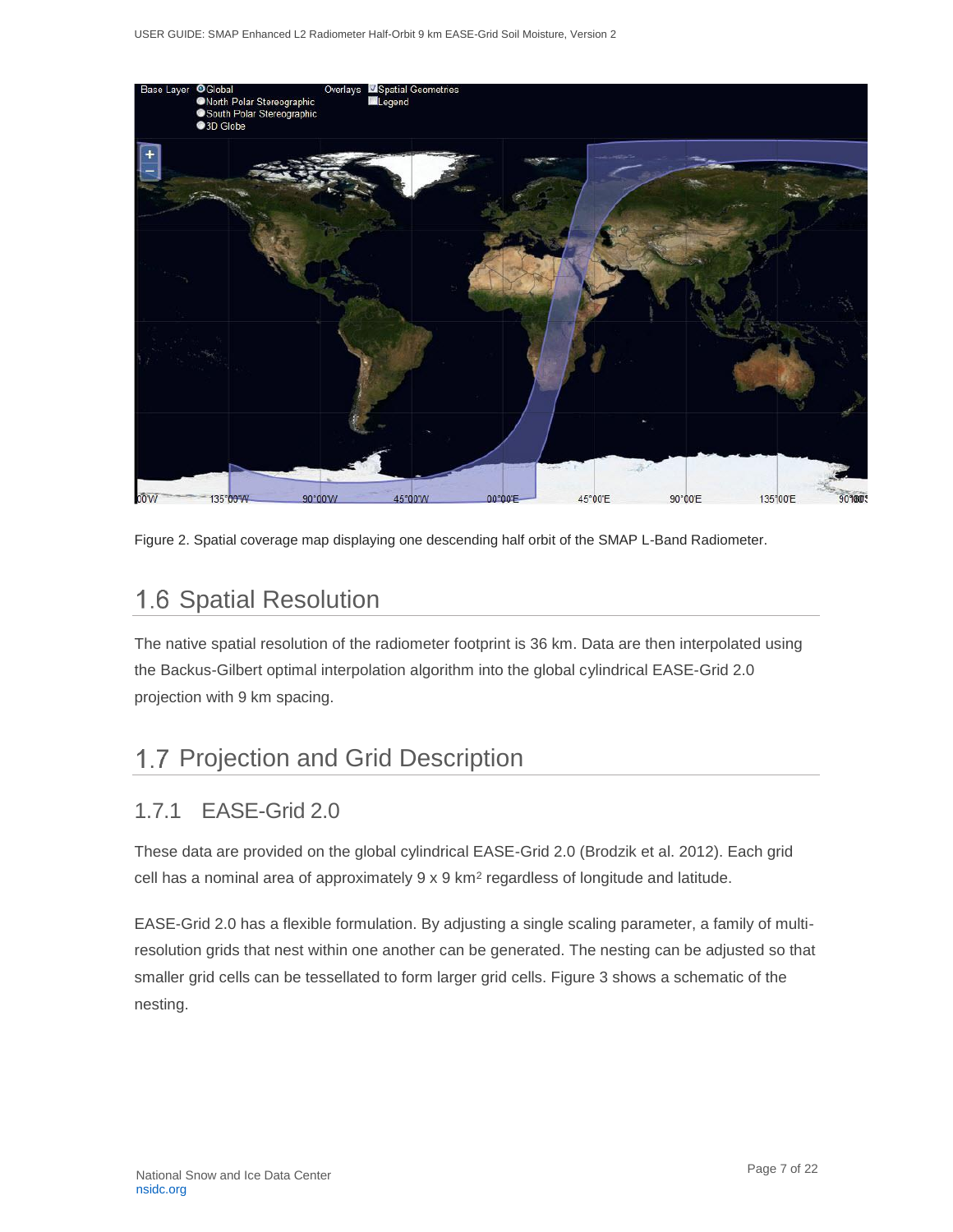This feature of perfect nesting provides SMAP data products with a convenient common projection for both high-resolution radar observations and low-resolution radiometer observations, as well as for their derived geophysical products. For more on EASE-Grid 2.0, refer to the [EASE Grid](https://nsidc.org/data/ease) web page.



Figure 3. Perfect Nesting in EASE-Grid 2.0

# <span id="page-8-0"></span>1.8 Temporal Coverage

Coverage spans from 31 March 2015 to 13 August 2019.

### <span id="page-8-1"></span>1.8.1 Satellite and Processing Events

Due to instrument maneuvers, data downlink anomalies, data quality screening, and other factors, small gaps in the SMAP time series will occur. Details of these events are maintained on two master lists:

### [SMAP On-Orbit Events List for Instrument Data Users](https://smap.jpl.nasa.gov/user-products/master-events/?_ga=2.183213795.451976197.1604427624-1178120269.1525111477) [Master List of Bad and Missing Data](https://smap.jpl.nasa.gov/user-products/bad-missing-data/)

### <span id="page-8-2"></span>1.8.2 Latencies

FAQ: [What are the latencies for SMAP radiometer data sets?](http://nsidc.org/support/99091147-What-are-the-latencies-for-SMAP-radiometer-data-sets-)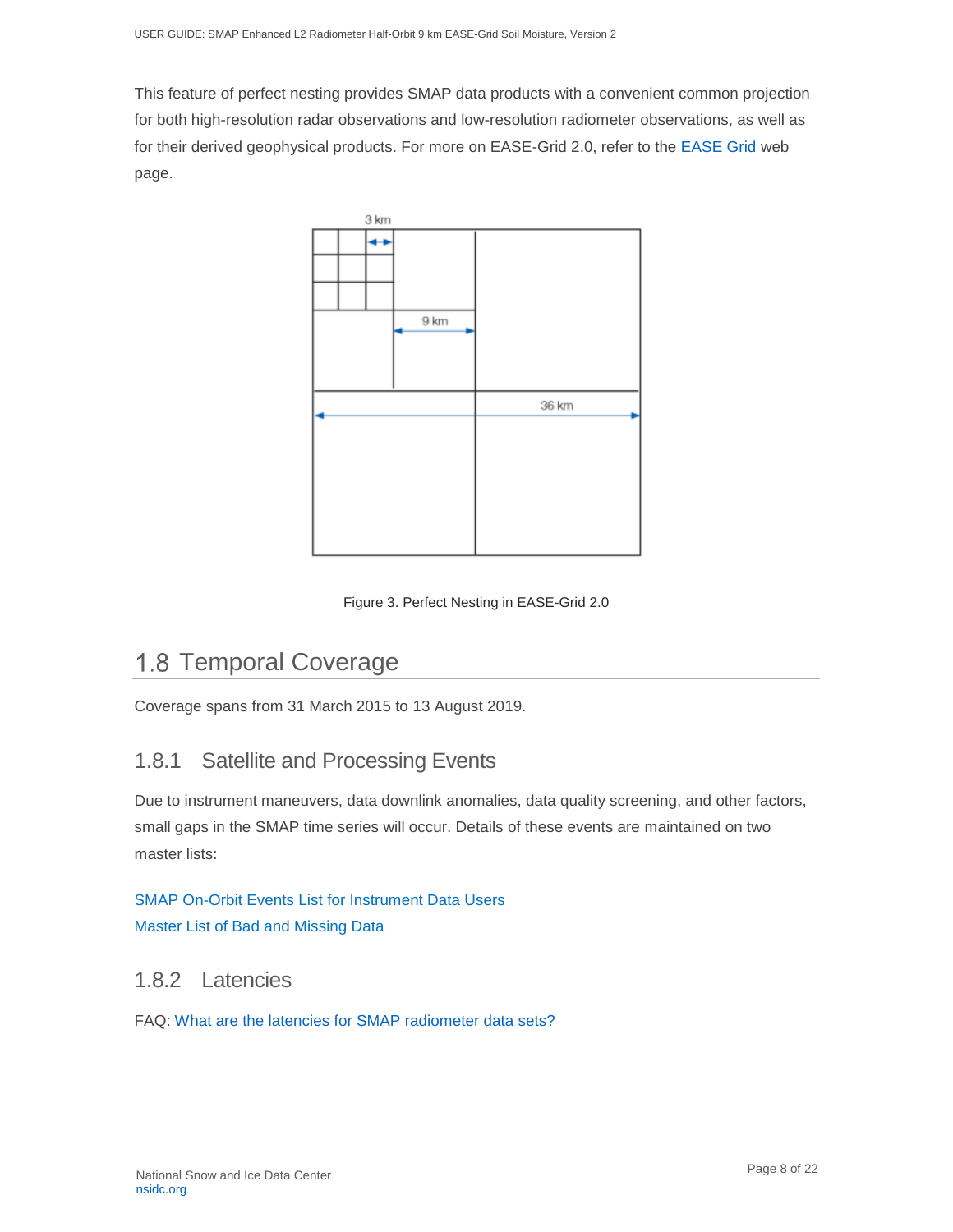# <span id="page-9-0"></span>1.9 Temporal Resolution

Each Level-2 half-orbit file spans approximately 49 minutes.

# <span id="page-9-1"></span>2 DATA ACQUISITION AND PROCESSING

# <span id="page-9-2"></span>2.1 Background

The microwave portion of the electromagnetic spectrum, which includes wavelengths from a few centimeters to a meter, has long held promise for estimating surface soil moisture remotely. Passive microwave sensors measure the natural thermal emission emanating from the soil surface. The variation in the intensity of this radiation depends on the dielectric properties and temperature of the target medium, which for the near-surface soil layer is a function of the amount of moisture present. Low microwave frequencies, especially at L-band or approximately 1 GHz, offer the following additional advantages:

- The atmosphere is almost completely transparent, providing all-weather sensing
- Transmission of signals from the underlying soil is possible through sparse and moderate vegetation layers (up to at least 5 kg/m2 of vegetation water content)
- Measurement is independent of solar illumination which allows for day and night observations. (O'Neill et al. 2016)

For an in-depth description of the theory of these measurements, refer to Section 2: Passive Remote Sensing of Soil Moisture in the Algorithm Theoretical Basis Document (ATBD) for the SMAP baseline Level-2 soil moisture product, SPL2SMP.

# <span id="page-9-3"></span>2.2 Acquisition

SMAP enhanced Level-2 radiometer soil moisture data (SPL2SMP\_E) are derived from [SMAP](http://nsidc.org/data/spl1ctb_e/versions/2/)  [Enhanced L1C Radiometer Half-Orbit 9 km EASE-Grid Brightness Temperatures, Version 2](http://nsidc.org/data/spl1ctb_e/versions/2/)  [\(SPL1CTB\\_E\).](http://nsidc.org/data/spl1ctb_e/versions/2/)

## <span id="page-9-4"></span>2.3 Derivation Techniques and Algorithms

SMAP enhanced Level-2 radiometer soil moisture data (SPL2SMP\_E) are derived from [SMAP](http://nsidc.org/data/spl1ctb_e/versions/2/)  [Enhanced L1C Radiometer Half-Orbit 9 km EASE-Grid Brightness Temperatures, Version 2](http://nsidc.org/data/spl1ctb_e/versions/2/)  [\(SPL1CTB\\_E\).](http://nsidc.org/data/spl1ctb_e/versions/2/) Utilizing a baseline plus four optional soil moisture algorithms discussed below, SMAP brightness temperatures are converted into an estimate of the 0-5 cm surface soil moisture in units of m3/m3.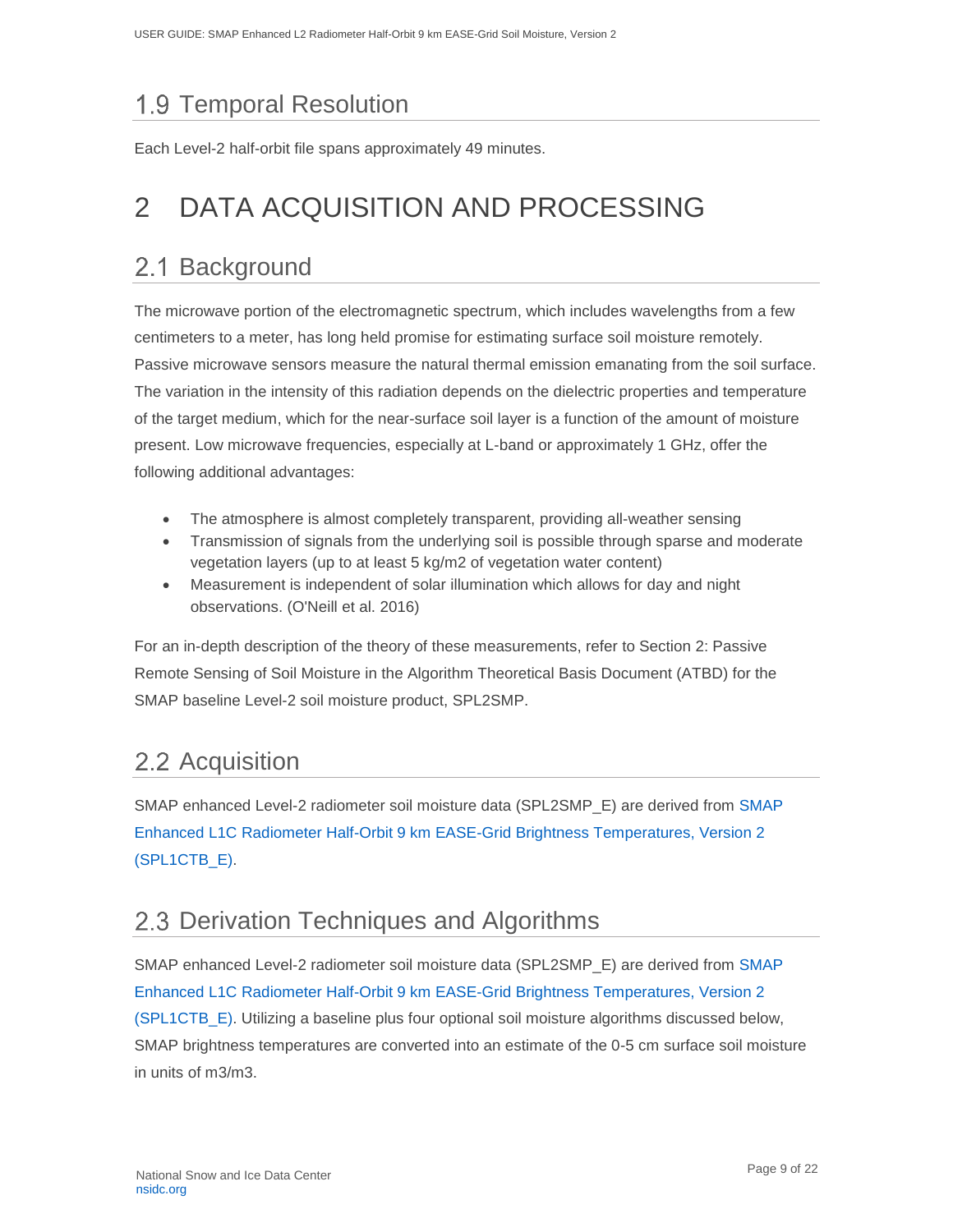For information regarding the Backus-Gilbert optimal interpolation algorithm used to enhance these data, refer to the SPL1CTB\_E user guide.

The following information has been adapted from O'Neill et al. (2016).

## <span id="page-10-0"></span>2.4 Derivation Techniques and Algorithms

SMAP enhanced Level-2 radiometer soil moisture data (SPL2SMP\_E) are derived from [SMAP](http://nsidc.org/data/spl1ctb_e/versions/2/)  [Enhanced L1C Radiometer Half-Orbit 9 km EASE-Grid Brightness Temperatures, Version 1](http://nsidc.org/data/spl1ctb_e/versions/2/)  [\(SPL1CTB\\_E\).](http://nsidc.org/data/spl1ctb_e/versions/2/) Utilizing a baseline plus four optional soil moisture algorithms discussed below, SMAP brightness temperatures are converted into an estimate of the 0-5 cm surface soil moisture in units of m3/m3.

For information regarding the Backus-Gilbert optimal interpolation algorithm used to enhance these data, refer to the SPL1CTB E user guide.

The following information has been adapted from O'Neill et al. (2015).

### <span id="page-10-1"></span>2.4.1 Algorithm Inputs and Outputs

The main input to the processing algorithm for this product is the SMAP Enhanced L1C Radiometer Half-Orbit 9 km EASE-Grid Brightness Temperatures, Version 1 (SPL1CTB\_E) product that contains the time-ordered, geolocated, calibrated SMAP enhanced Level-1B radiometer brightness temperatures (L1B\_TB\_E) that have been resampled to the fixed 9 km EASE-Grid 2.0. In addition to general geolocation and calibration, the enhanced Level-1B brightness temperature data have also been corrected for atmospheric effects, Faraday rotation, and low-level RFI effects prior to regridding. If the RFI encountered is too large to be corrected, the brightness temperature data are flagged accordingly and no soil moisture retrieval is attempted. Refer to the SPL1CTB\_E ATBD for additional details.

In addition to brightness temperature observations, the SPL2SMP\_E algorithm also requires ancillary data sets for the soil moisture retrieval. The specific parameters and sources of these and other externally provided ancillary data are listed in Section 6: Ancillary Datasets of the baseline SPL2SMP ATBD. In order for soil moisture to be retrieved accurately, a variety of global static and dynamic ancillary data are required. Static ancillary data are data which do not change during the mission, while dynamic ancillary data require periodic updates in time frames ranging from seasonally to daily. Static data include parameters such as permanent masks (land, water, forest, urban, mountain, etc.), the grid cell average elevation and slope derived from a Digital Elevation Model (DEM), permanent open water fraction, and soils information (primarily sand and clay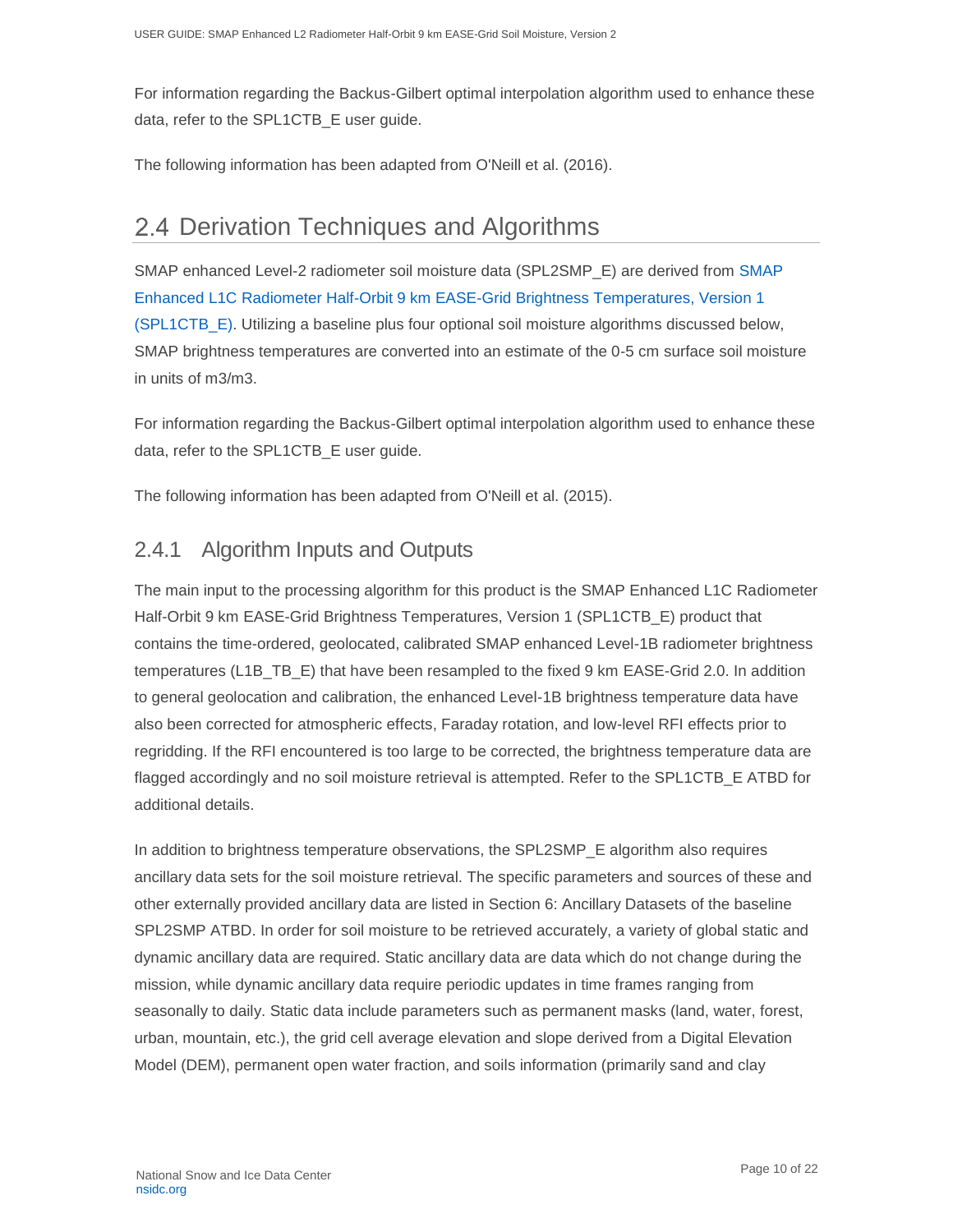fraction). Dynamic ancillary data include land cover, surface roughness, precipitation, vegetation parameters, and effective soil temperatures.

Ancillary data are also employed to set flags that help to determine either specific aspects of the processing, such as corrections for open water and frozen ground, or the quality of the retrievals, such as the precipitation flag. Refer to the Data Flags below. All input data to the SPL2SMP\_E process are pre-mapped using the 9 km EASE-Grid 2.0 projection and are then aggregated at a spatial extent that is approximately the same as the native resolution (approximately 36 km) of the SMAP radiometer. Other parameters used by the SPL2SMP\_E algorithm include a freeze/thaw flag, an open water fraction, and a vegetation index.

The primary contents of output SPL2SMP\_E data are the retrieved soil moisture and associated Quality Assessment (QA) flags, as well as the values of the ancillary parameters needed to retrieve the output soil moisture for that grid cell.

### <span id="page-11-0"></span>2.4.2 Soil Moisture Algorithms

Decades of research by the passive microwave soil moisture community have resulted in a number of viable soil moisture retrieval algorithms that can be used with SMAP brightness temperature data. The European Space Agency (ESA) Soil Moisture and Ocean Salinity Mission (SMOS) mission currently flies an aperture synthesis L-band radiometer which produces brightness temperature data at multiple incidence angles over the same ground location. The baseline SMOS retrieval algorithm is based on the tau-omega model described in the SPL2SMP ATBD, Section 2.1: Physics of the Problem, but utilizes the SMOS multiple-incidence-angle capability to retrieve soil moisture. SMAP retrievals are also based on the tau-omega model, but use the constantincidence-angle brightness temperature data produced by the SMAP conically-scanning radiometer. Other necessary parameters in the retrieval are obtained as ancillary data.

Prior to implementing the actual soil moisture retrieval, a preliminary step in the processing is to perform a water body correction to the brightness temperature data for cases where a significant percentage of the grid cell contains open water. For more information on the water brightness temperature correction and soil moisture algorithms, refer to Section 4: Retrieval Algorithms of the ATBD for the SPL2SMP product.

The Version 2 SPL2SMP\_E product contains soil moisture retrieval fields produced by a baseline and several optional algorithms (Refer to Table 2). Inside an SPL2SMP\_E file, the *soil\_moisture* field is the one that links to the retrieval result produced by the currentlydesignated baseline algorithm, the Single Channel Algorithm V-pol (SCA-V). At present, the operational SPL2SMP\_E Science Production Software (SPS) produces and stores soil moisture retrieval results from the following five algorithms: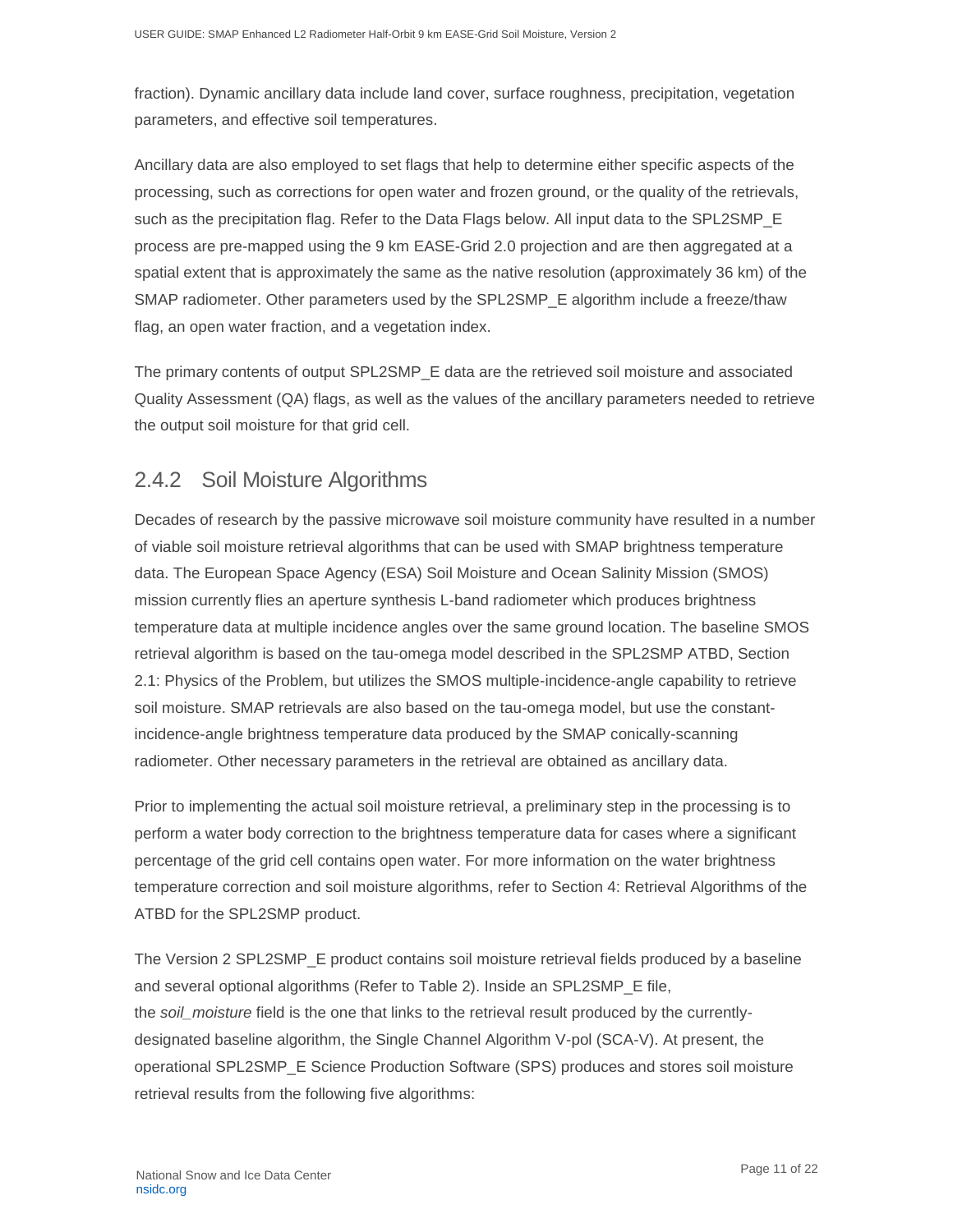| <b>Algorithm Options</b>                                     | <b>Corresponding Data Field</b>                                         |
|--------------------------------------------------------------|-------------------------------------------------------------------------|
| Single Channel Algorithm H-pol (SCA-H)                       | soil_moisture_option1                                                   |
| Single Channel Algorithm V-pol (SCA-V)<br>- Current Baseline | soil_moisture_option2 (Internally linked to<br>the soil moisture field) |
| Dual Channel Algorithm (DCA)                                 | soil_moisture_option3                                                   |
| Microwave Polarization Ratio Algorithm<br>(MPRA)             | soil_moisture_option4                                                   |
| Extended Dual Channel Algorithm (E-<br>DCA)                  | soil_moisture_option5                                                   |

Table 2. Soil Moisture Algorithm Options

Given preliminary results from current SPL2SMP\_E Calibration/Validation (Cal/Val) analyses, the SCA-V algorithm seems to deliver slightly better performance than the SCA-H algorithm, which was designated as the pre-launch baseline retrieval algorithm. For this reason, the SCA-V is designated as the current baseline algorithm for the validated release of SPL2SMP\_E. However, all five algorithms will be continuously assessed; the choice of the operational algorithm for the validated release of the product will be evaluated on a regular basis as analyses of new observations and Cal/Val data become available, and algorithm parameters are tuned based on a longer SMAP radiometer brightness temperature time series record.

All five algorithms operate on the same zeroth-order microwave emission model commonly known as the tau-omega model. In essence, this model relates brightness temperatures (SMAP L1 observations) to soil moisture (SMAP L2 retrievals) through ancillary information (e.g. soil texture, soil temperature, and vegetation water content) and a soil dielectric model. The algorithms differ in their approaches to solve for soil moisture from the model under different constraints and assumptions. The following sections provide concise descriptions of each algorithm. Further details are provided in O'Neill et al., 2015.

#### 2.4.2.1 Baseline Single Channel Algorithm V-pol (SCA-V)

In the SCA-V, the vertically polarized brightness temperature (TB) observations are converted to emissivity using a surrogate for the physical temperature of the emitting layer. The derived emissivity is corrected for vegetation and surface roughness to obtain the soil emissivity. The Fresnel equation is then used to determine the dielectric constant from the soil emissivity. Finally, a dielectric mixing model is used to solve for the soil moisture given knowledge of the soil texture. Analytically, SCA-V attempts to solve for one unknown variable (soil moisture) from one equation that relates the vertically polarized TB to soil moisture. Vegetation information is provided by a 13 year climatological data base of global Normalized Difference Vegetation Index (NDVI) and a table of parameters based on land cover types.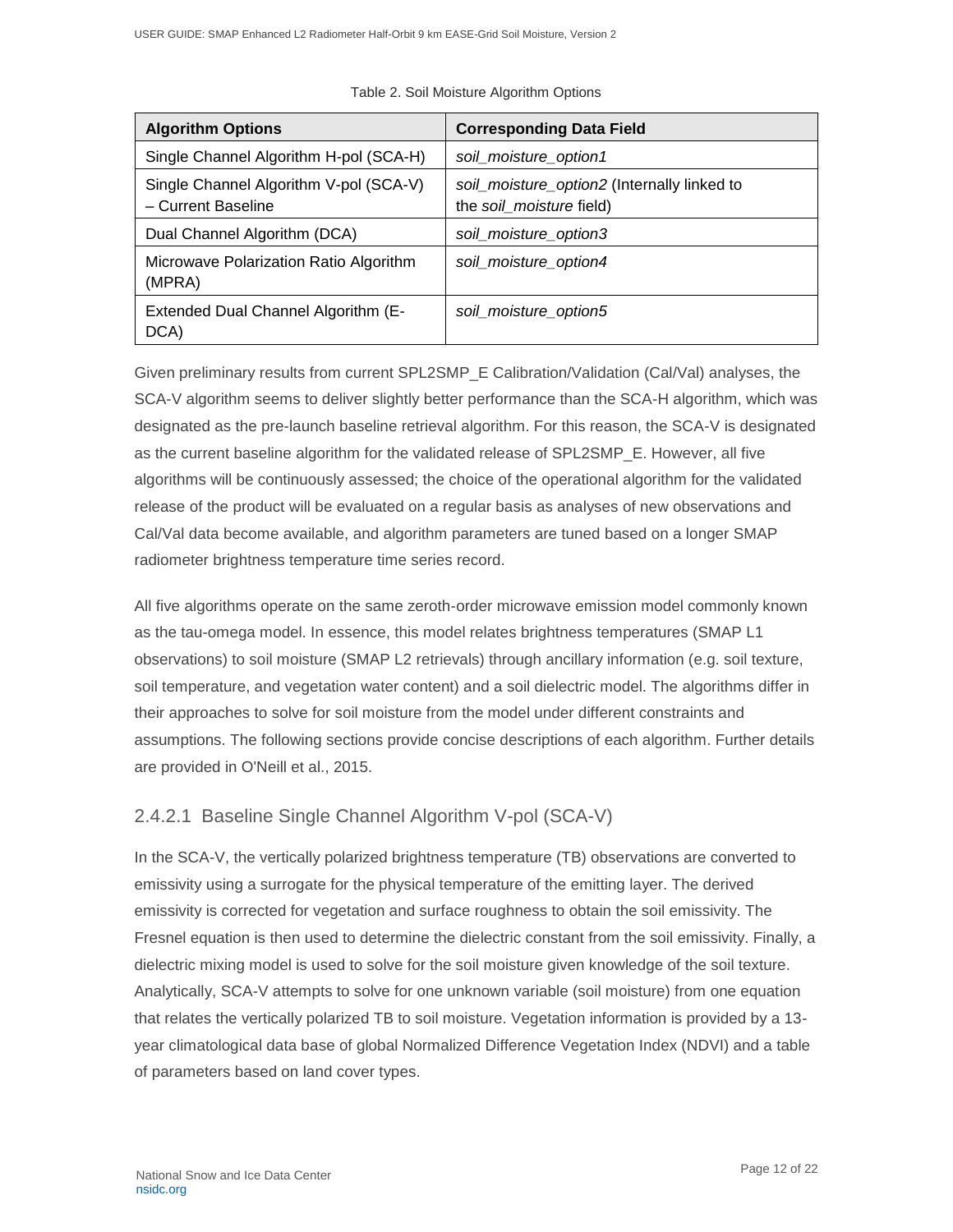### 2.4.2.2 Single Channel Algorithm H-pol (SCA-H)

The SCA-H is similar to SCA-V, in that the horizontally polarized TB observations are converted to emissivity using a surrogate for the physical temperature of the emitting layer. The derived emissivity is corrected for vegetation and surface roughness to obtain the soil emissivity. The Fresnel equation is then used to determine the dielectric constant. Finally, a dielectric mixing model is used to obtain the soil moisture given knowledge of the soil texture. Analytically, SCA-H attempts to solve for one unknown variable (soil moisture) from one equation that relates the horizontally polarized TB to soil moisture. Vegetation information is provided by a 13-year climatological data base of global NDVI and a table of parameters based on land cover.

#### 2.4.2.3 Dual Channel Algorithm (DCA)

In the DCA, both the vertically and horizontally polarized TB observations are used to solve for soil moisture and vegetation optical depth. The algorithm iteratively minimizes a cost function (Φ2) that consists of the sum of squares of the differences between the observed TBs (TBobs) and estimated TBs (TBest):

$$
\min \Phi_{DCA}^2 = (T_{B,v}^{\text{obs}} - T_{B,v}^{\text{est}})^2 + (T_{B,h}^{\text{obs}} - T_{B,h}^{\text{est}})^2
$$
\n(Equation 1)

In each iteration step, the soil moisture and vegetation opacity are adjusted simultaneously until the cost function attains a minimum in a least square sense. Similar to SCA-V and SCA-H, ancillary information such as effective soil temperature, surface roughness, and vegetation single scattering albedo must be known a priori before the inversion process. DCA permits polarization dependence of coefficients in the forward modeling of TB observations. As currently implemented for SPL2SMP\_E (Version 1), the H and V coefficients are set the same.

#### 2.4.2.4 Microwave Polarization Ratio Algorithm (MPRA)

The MPRA is based on the Land Parameter Retrieval Model (Owe 2015) and was first applied to multi-frequency satellites such as AMSR-E. Like DCA, MPRA attempts to solve for soil moisture and vegetation optical depth using the vertically and horizontally polarized TB observations. However, it does so under the assumptions that (1) the soil and canopy temperatures are considered equal, and (2) vegetation transmissivity (γ) and the single-scattering albedo (ω) are the same for both H and V polarizations. When these assumptions are satisfied, it can be shown that the soil moisture and vegetation optical depth can be solved analytically in closed form, resulting in the same solutions as would be obtained iteratively using DCA. Similarly to DCA, ancillary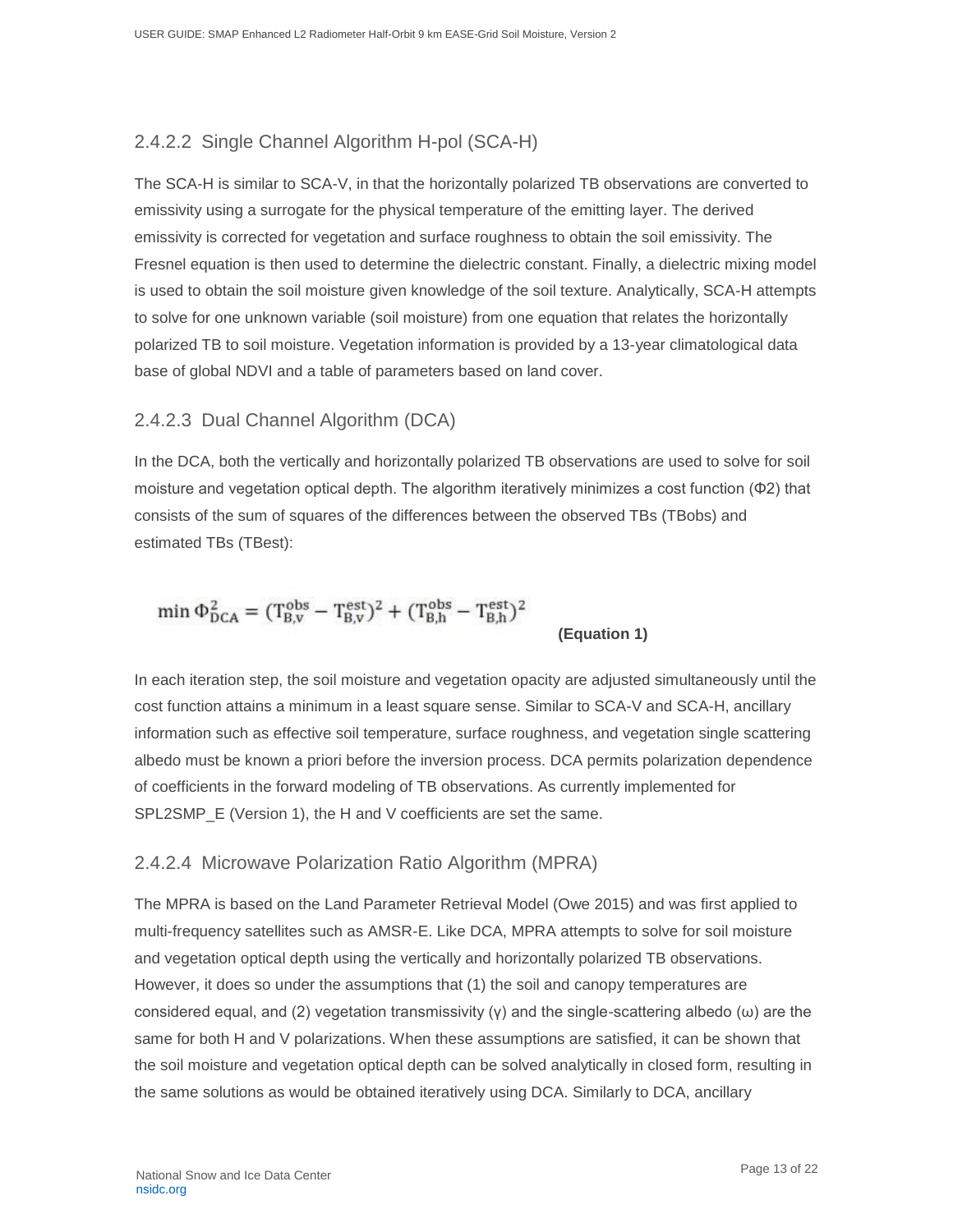information such as effective soil temperature, surface roughness, and vegetation single scattering albedo must be known a priori before the inversion process.

#### 2.4.2.5 Extended Dual Channel Algorithm (E-DCA)

The E-DCA is a variant of DCA. Like DCA, E-DCA uses both the vertically and horizontally polarized TB observations to solve for soil moisture and vegetation optical depth. In E-DCA, however, the cost function (Φ2) is formulated in a way different from that of DCA. Instead of minimizing the sum of squares of the differences between the observed and estimated TBs as in DCA (see Equation 1), the E-DCA attempts to minimize the sum of squares of the difference between the observed and estimated normalized polarization differences (expressed in natural logarithm) and the difference between the observed and estimated TBs (also expressed in natural logarithm) as follows:

$$
\min\Phi_{E-{\rm DCA}}^2 = \left[\log\!\left(\!\frac{T_{B,v}^{\rm obs} - T_{B,h}^{\rm obs}}{T_{B,v}^{\rm obs} + T_{B,h}^{\rm obs}}\!\right)\! - \log\!\left(\!\frac{T_{B,v}^{\rm est} - T_{B,h}^{\rm est}}{T_{B,v}^{\rm est} + T_{B,h}^{\rm est}}\!\right)\!\right]^2 + \left[\log\!\left(T_{B,h}^{\rm obs}\right)\! - \log\!\left(T_{B,h}^{\rm est}\right)\right]^2
$$

 **(Equation 2)**

In each iteration step, soil moisture and vegetation opacity are adjusted simultaneously until the cost function attains a minimum in a least square sense. It is clear that when both Φ\_DCA^2 and Φ\_(E-DCA)^2 attain their theoretical minimum value (i.e. zero) in the absence of uncertainties of modeling, observations, and ancillary data,  $T_{\text{B,v}}$  obs =  $T_{\text{B,v}}$  and  $T_{\text{B,v}}$  and  $T_{\text{B,v}}$  and  $T_{\text{B,v}}$ T\_(B,h)^est, implying that DCA and E-DCA converge to the same solutions. The advantage of E-DCA over DCA, however, is apparent when in reality there is finite uncertainty (e.g., a dry bias associated with the ancillary soil temperature data); this uncertainty will be cancelled from the numerator and denominator in the calculation of the normalized polarization difference in  $\Phi$  (E-DCA $\alpha$ 2, leaving such uncertainty affecting only one component of the cost function instead of two components as in  $\Phi$  DCA $^{\wedge}2$ . This reduction in the impact of soil temperature uncertainty on soil moisture retrieval should make E-DCA more tolerant of soil temperature uncertainty, resulting in fewer instances of retrieval failure than DCA. At present, there are a few caveats associated with E-DCA: (1) its exact performance is being evaluated in the ongoing Cal/Val activities, and (2) the choice of the horizontally polarized TB in the formulation is subject to further assessment as analyses of new observations and Cal/Val data become available.

### <span id="page-14-0"></span>2.4.3 Processing Steps

This product is generated by the SMAP Science Data Processing System (SDS) at the Jet Propulsion Laboratory (JPL). To generate this product, the processing software ingests the 6:00 a.m. descending and 6:00 p.m. ascending half-orbit files of the [SMAP Enhanced L1C Radiometer](http://nsidc.org/data/spl1ctb_e/versions/2/)  Half-Orbit 9 km EASE-Grid Brightness Temperatures, Version 1 (SPL1CTB E) product. The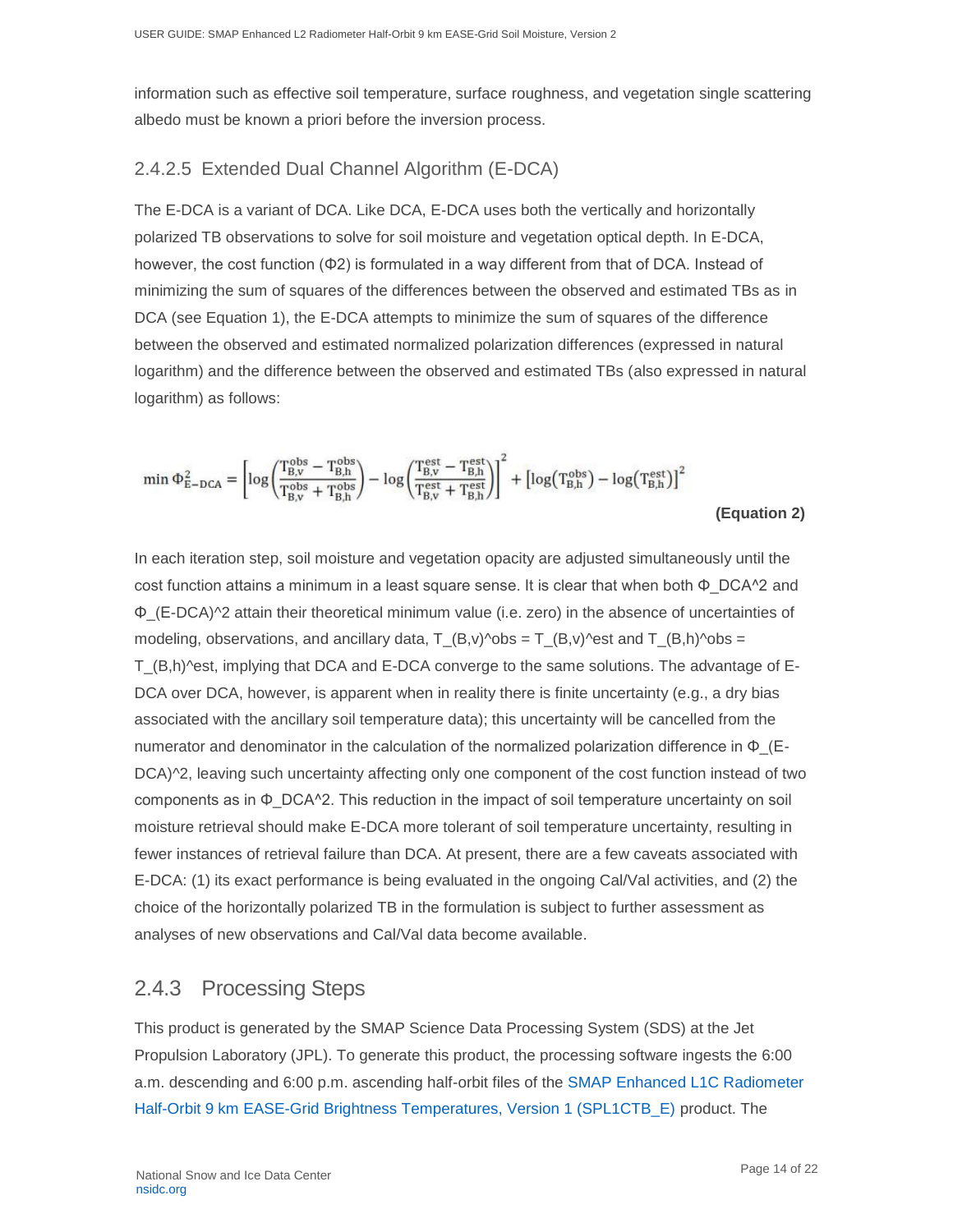ingested data are then inspected for retrievability criteria according to input data quality, ancillary data availability, and land cover conditions. When retrievability criteria are met, the software invokes the baseline retrieval algorithm to generate soil moisture retrieval. Only cells that are covered by the actual swath for a given projection are written in the product.

### <span id="page-15-0"></span>2.4.4 Error Sources

Anthropogenic RFI, principally from ground-based surveillance radars, can contaminate both radar and radiometer measurements at L-band. The SMAP radiometer electronics and algorithms include design features to mitigate the effects of RFI. The SMAP radiometer implements a combination of time and frequency diversity, kurtosis detection, and use of thresholds to detect and, where possible, mitigate RFI.

Level-2 radiometer data can also contain bit errors caused by noise in communication links and memory storage devices. Consultative Committee on Space Data Systems (CCSDS) packets include error-detecting Cyclic Redundancy Checks (CRCs), which are used to flag errors.

More information about error sources is provided in Section 4.6: Algorithm Error Performance of the ATBD. (O'Neill et al. 2016)

### <span id="page-15-1"></span>2.4.5 Quality Assessment

For in-depth details regarding the quality of these Version 1 data, refer to the [Validated](https://nsidc.org/sites/nsidc.org/files/technical-references/D56297%20SMAP%20L2_SM_P_E%20Assessment%20Report%20v2.pdf)  [Assessment Report.](https://nsidc.org/sites/nsidc.org/files/technical-references/D56297%20SMAP%20L2_SM_P_E%20Assessment%20Report%20v2.pdf)

#### 2.4.5.1 Quality Overview

Each HDF5 file contains metadata with Quality Assessment (QA) metadata flags that are set by the Science Data Processing System (SDS) at the JPL prior to delivery to the National Snow and Ice Data Center Distributed Active Archive Center (NSIDC DAAC). A separate metadata file with an .xml file extension is also delivered to NSIDC with the HDF5 file; it contains the same information as the HDF5 file-level metadata.

A separate QA file with a .qa file extension is also associated with the HDF5 file; it contains useful statistics such as the percentage of elements having various quality conditions. If a product does not fail QA, it is ready to be used for higher-level processing, browse generation, active science QA, archive, and distribution. If a product fails QA, it is never delivered to NSIDC DAAC.

The information in the following sections has been adapted from O'Neill et al. (2015).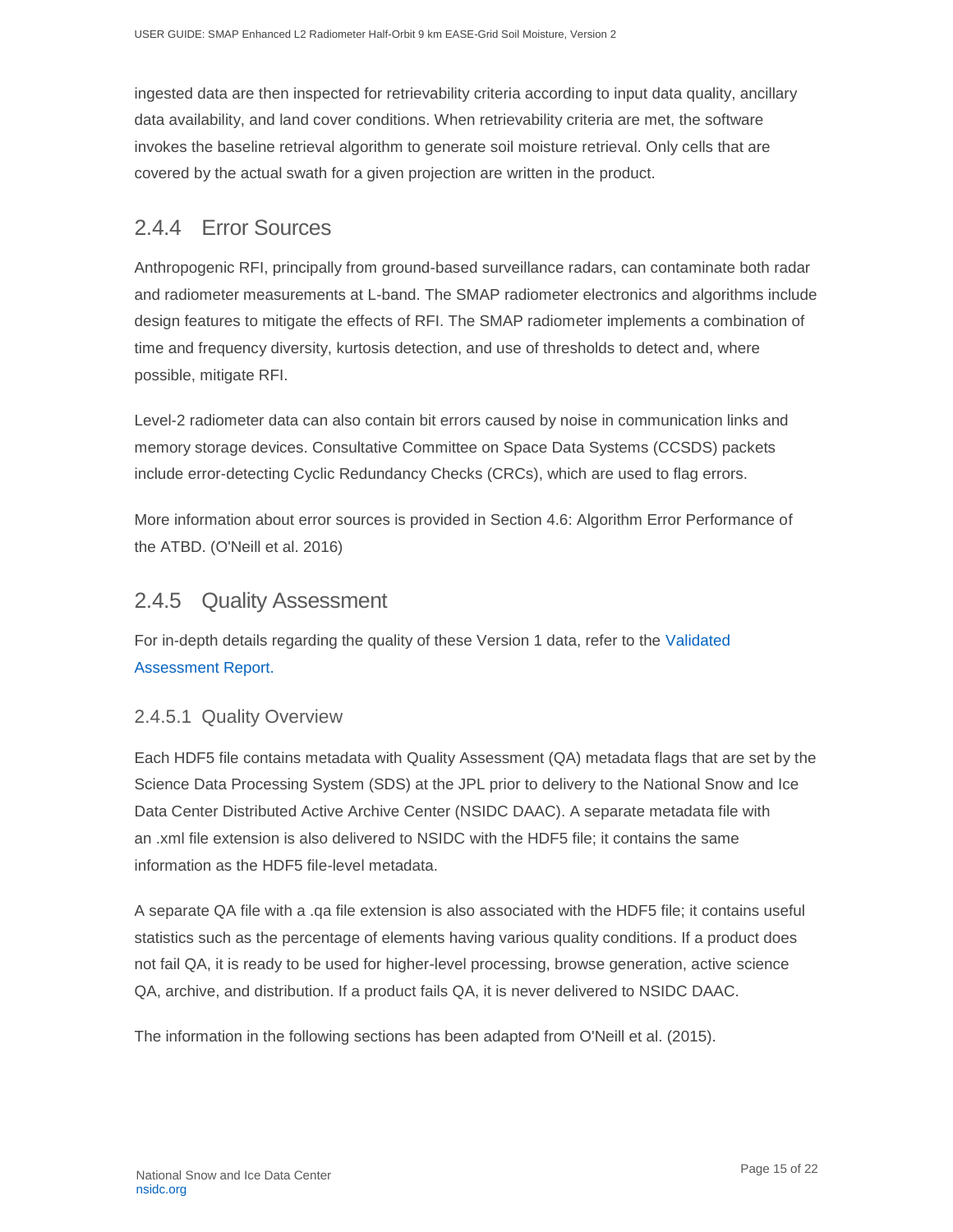### 2.4.5.2 6:00 p.m. Ascending Half Orbits

Data from both 6:00 a.m. descending and 6:00 p.m. ascending half-orbit passes are used as input for soil moisture derivation in this Version 4 Validated product. However, the radiometer soil moisture algorithm assumes that the air, vegetation, and near-surface soil are in thermal equilibrium in the early morning hours; thus, retrievals from 6:00 p.m. ascending half-orbit passes show a slight degradation in quality. Nonetheless, ubRMSE (unbiased root mean square error) and correlation of the p.m. and a.m. retrievals are relatively close.

#### 2.4.5.3 Data Flags

Bit flags generated from input SMAP data and ancillary data are also employed to help determine the quality of the retrievals. Ancillary data help determine either specific aspects of the processing, such as corrections for transient water, or the quality of the retrievals, such as the precipitation flag. These flags provide information as to whether the ground is frozen, covered with snow, flooded, or whether it is actively precipitating at the time of the satellite overpass. Other flags will indicate whether masks for steeply sloped topography, or for urban, heavily forested, or permanent snow/ice areas are in effect.

The flags described below, for example, are used in the surface\_flag. Refer to Table 4 of the Product Specification Document for more details. Unless otherwise stated, all areal fractions defined below refer to 33 x 33 km2 inversion domain.

#### 2.4.5.4 Open Water Flag

Open water fraction can be determined from SMAP high-resolution radar and/or a priori information on permanent open freshwater from the Moderate Resolution Imaging Spectroradiometer (MODIS) MOD44W database. The SPL2SMP\_E Version 1 product uses the MOD44W database due to the maturity of the SMAP radar open-water algorithm and availability of radar measurements, and are reported in Bit 0 and 1 in the surface\_flag of the SPL2SMP\_E product. This information serves as a flag to affect soil moisture retrieval processing in the following ways:

- If areal water fraction is 0.00–0.05, then do not flag, but retrieve soil moisture.
- If areal water fraction is 0.05–0.50, then flag and retrieve soil moisture.
- If areal water fraction is 0.50–1.00, then flag, but do not retrieve soil moisture.

#### 2.4.5.5 Precipitation Flag

The SMAP precipitation flag is set based on either forecasts of precipitation or using data from the Global Precipitation Mission (GPM). It is a binary precipitation/no precipitation flag which indicates the presence or absence of precipitation within a 33 km inversion domain at the time of the SMAP overpass. The presence of liquid in precipitation incident on the ground at the time of the SMAP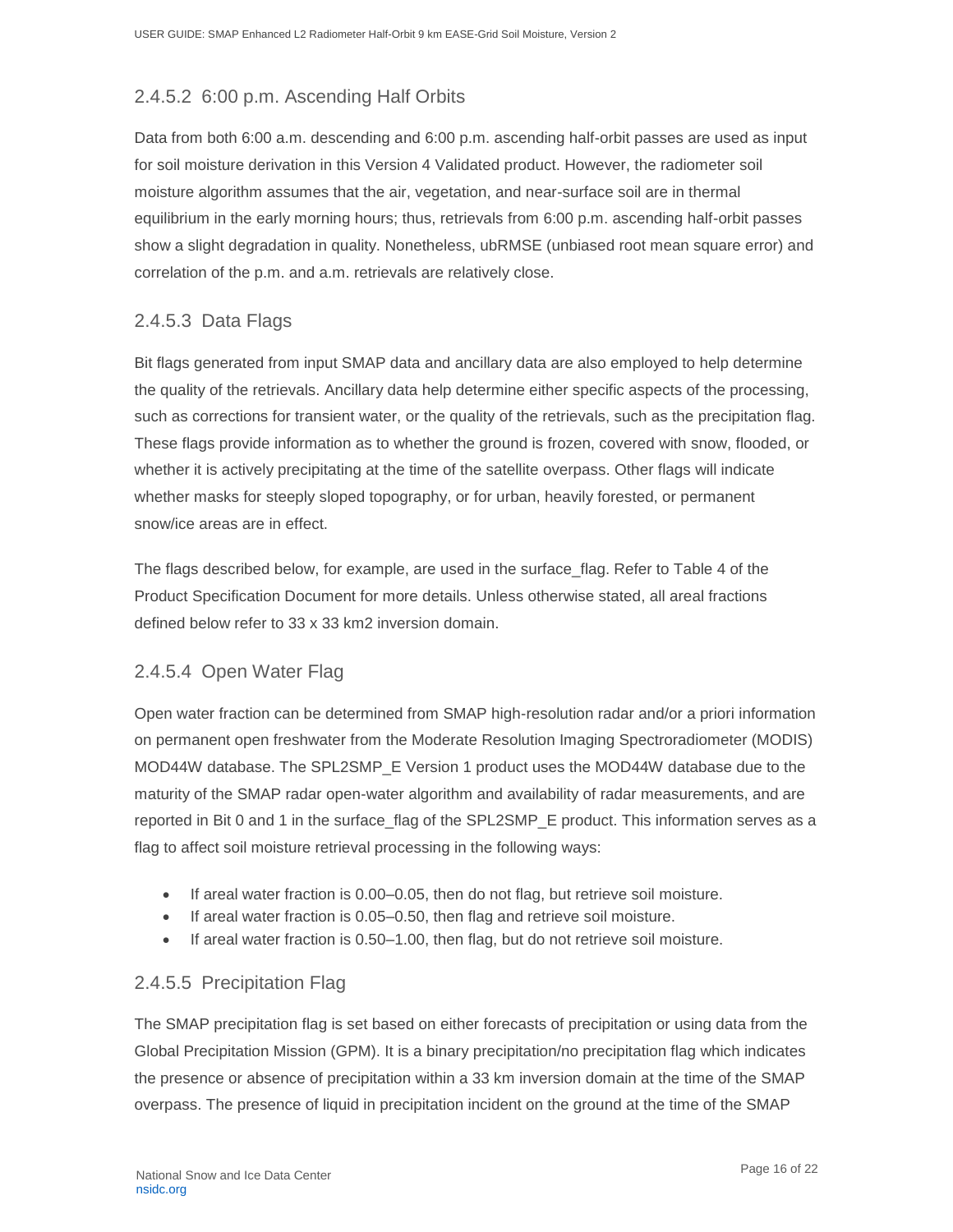overpass can adversely bias the retrieved soil moisture due to its large impact on SMAP brightness temperatures, as precipitation in the atmosphere is part of the atmospheric correction done in Level-1B brightness temperature processing. Unlike other flags, soil moisture retrieval will always be attempted even if precipitation is flagged. However, this flag serves as a warning to the user to view the retrieved soil moisture with some skepticism if precipitation is present.

- If precipitation is 0–1 mm/hr, then do not flag, but retrieve soil moisture.
- If precipitation is 1–25 mm/hr, then flag and retrieve soil moisture.
- If precipitation is above 25 mm/hr, then flag, but do not retrieve soil moisture.

#### 2.4.5.6 Snow Flag

Although the SMAP L-Band Radiometer can theoretically see through dry snow with its low dielectric to the soil underneath a snowpack, the snow flag is set based on the snow fraction as reported in the National Oceanic and Atmospheric Administration (NOAA) Interactive Multisensor Snow and Ice Mapping System (IMS) database. The snow flag affects soil moisture retrieval processing in the following ways:

- If snow areal fraction is 0.00–0.10, then do not flag, but retrieve soil moisture.
- If snow areal fraction is 0.10–0.90, then flag and retrieve soil moisture.
- If snow areal fraction is above 0.90, then flag, but do not retrieve soil moisture.

#### 2.4.5.7 Frozen Ground Flag

The frozen ground flag is set from either 1) the flag passed through from the SMAP radiometer freeze/thaw algorithm, or 2) from modeled surface temperature information (TSURF) from the Global Modeling and Assimilation Office (GMAO). These sources for the frozen ground flag are contained in the SPL2SMP\_E product and are reflected in bits 7 and 8 of the surface\_flag (bit 7: SMAP radiometer-derived freeze/thaw state; bit 8: GMAO TSURF). For this SPL2SMP\_E Version 1 product, GMAO TSURF (bit 8) is used to determine frozen ground condition.

The frozen soil flag affects soil moisture retrieval processing in the following ways:

- If frozen ground areal fraction is 0.00–0.10, then do not flag, but retrieve soil moisture.
- If frozen ground areal fraction is 0.10–0.90, then flag and retrieve soil moisture.
- If frozen ground areal fraction is above 0.90, then flag, but do not retrieve soil moisture.

Note: SMAP radiometer freeze/thaw flags are presently validated only for all land regions north of 45°N latitude. While the SPL2SMP\_E product contains global SMAP freeze/thaw flags, uncertainty in the flags is higher south of 45°N latitude due to small differences in the SMAP radiometerderived reference freeze and thaw states upon which the freeze/thaw algorithm is based. Further information is available in the SMAP Level-3 Freeze/Thaw (SPL3FTP) [Validated Assessment](https://nsidc.org/sites/nsidc.org/files/files/SMAP%20L3_FT_P%5BE%5D%20Assessment%20Report%20v7.pdf)  [Report.](https://nsidc.org/sites/nsidc.org/files/files/SMAP%20L3_FT_P%5BE%5D%20Assessment%20Report%20v7.pdf)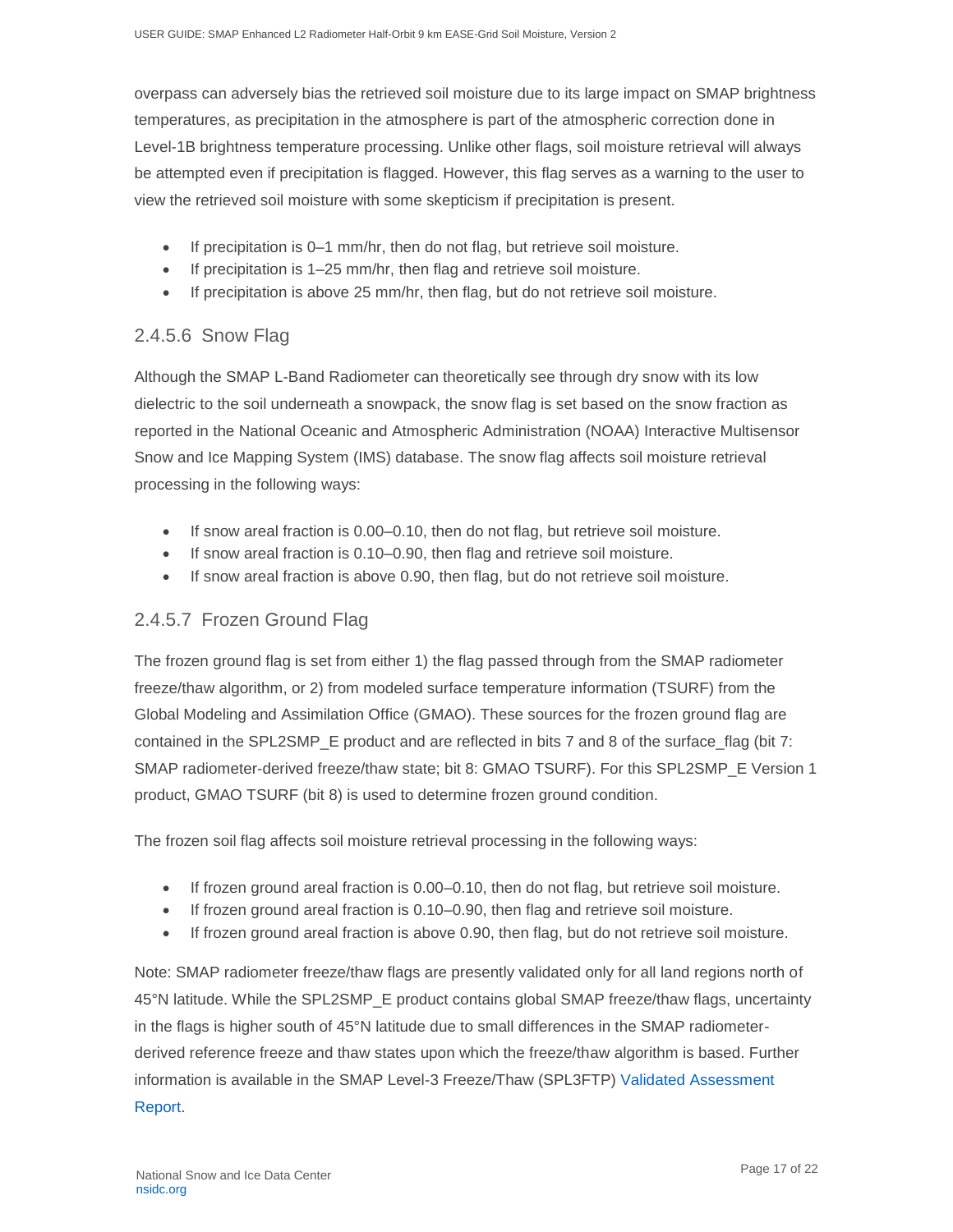### 2.4.5.8 Urban Area Flag

Since the brightness temperature of man-made, impervious, and urban areas cannot be estimated theoretically, the presence of urban areas in the 36 km Level-2 soil moisture grid cell cannot be corrected for during soil moisture retrieval. Thus, the presence of even a small amount of urban area in the radiometer footprint is likely to adversely bias the retrieved soil moisture. The SMAP urban flag is set based on the Columbia University Global Rural-Urban Mapping Project (GRUMP) data set (O'Neill et al. 2015). The urban fraction affects soil moisture retrieval processing in the following ways:

- If urban areal fraction is 0.00–0.25, then do not flag, but retrieve soil moisture.
- If urban areal fraction is above 0.25, then flag and retrieve soil moisture.

#### 2.4.5.9 Mountainous Area Flag

Large and highly variable slopes present in the radiometer footprint will adversely affect the retrieved soil moisture. The SMAP mountainous area flag is derived from a combination of high elevation information from the DEM coupled with a statistical threshold based on the slope and slope variability within each 36 km grid cell. Most likely, soil moisture retrieval will still be attempted in most areas flagged as mountainous.

- If slope standard deviation is 0.0–3.0°, then do not flag, but retrieve soil moisture.
- If slope standard deviation is  $3.0^{\circ}$  –6.0°, then flag and retrieve soil moisture.
- If slope standard deviation is above 6.0°, then flag, but do not retrieve soil moisture.

For in-depth details on all data flags, refer to the [Product Specification Document.](https://nsidc.org/sites/nsidc.org/files/technical-references/D56291%20SMAP%20L2_SM_P_E%20PSD%20Version%201.pdf)

#### <span id="page-18-0"></span>2.4.6 Instrumentation

#### 2.4.6.1 Description

For a detailed description of the [SMAP instrument,](http://smap.jpl.nasa.gov/observatory/instrument/?_ga=2.183279459.451976197.1604427624-1178120269.1525111477) visit the SMAP Instrument page at the Jet Propulsion Laboratory (JPL) SMAP website.

# <span id="page-18-1"></span>3 SOFTWARE AND TOOLS

For tools that work with SMAP data, see the [Tools](http://nsidc.org/data/smap/tools) Web page.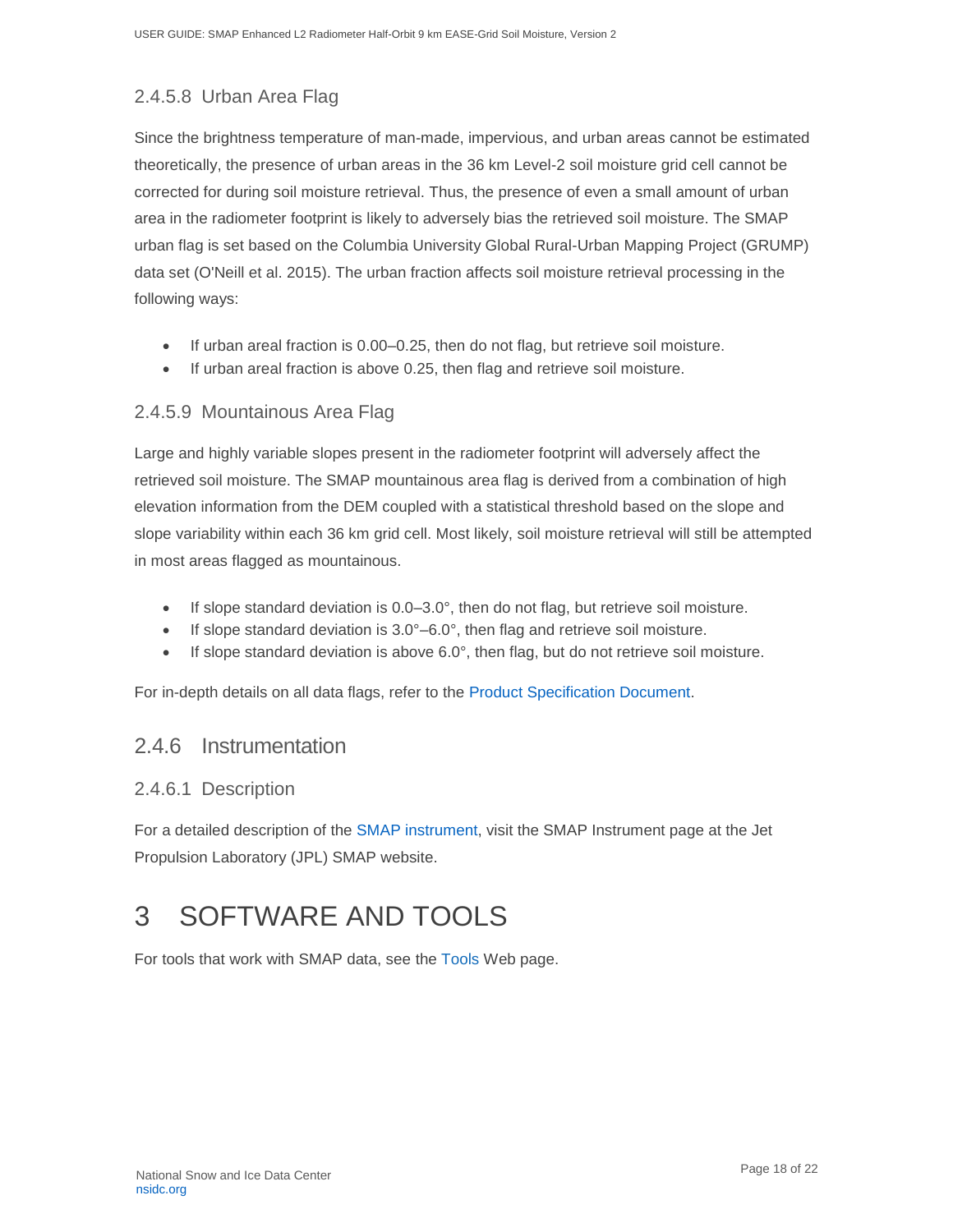# <span id="page-19-0"></span>4 VERSION HISTORY

# <span id="page-19-1"></span>4.1 Document Creation Date

December 2016

# <span id="page-19-2"></span>4.2 Document Revision Date

June 2018

# <span id="page-19-3"></span>5 RELATED DATA SETS

[SMAP Data at NSIDC | Overview](https://nsidc.org/data/smap/spl1ctb/data-fields)

[SMAP Radar Data at the ASF DAAC](https://www.asf.alaska.edu/smap/?_ga=2.183279459.451976197.1604427624-1178120269.1525111477)

# <span id="page-19-4"></span>6 RELATED WEBSITES

[SMAP at NASA JPL](https://smap.jpl.nasa.gov/?_ga=2.82532307.451976197.1604427624-1178120269.1525111477)

# <span id="page-19-5"></span>7 CONTACTS AND ACKNOWLEDGMENTS

#### **Investigators**

#### **Peggy O'Neill**

NASA Goddard Space Flight Center Global Modeling and Assimilation Office Mail Code 610.1 8800 Greenbelt Rd. Greenbelt, MD 20771 USA

#### **Steven Chan**

Jet Propulsion Laboratory M/S 300-233 4800 Oak Grove Drive Pasadena, CA 91109 USA

#### **Rajat Bindlish**

NASA Goddard Space Flight Center Hydrological Sciences Laboratory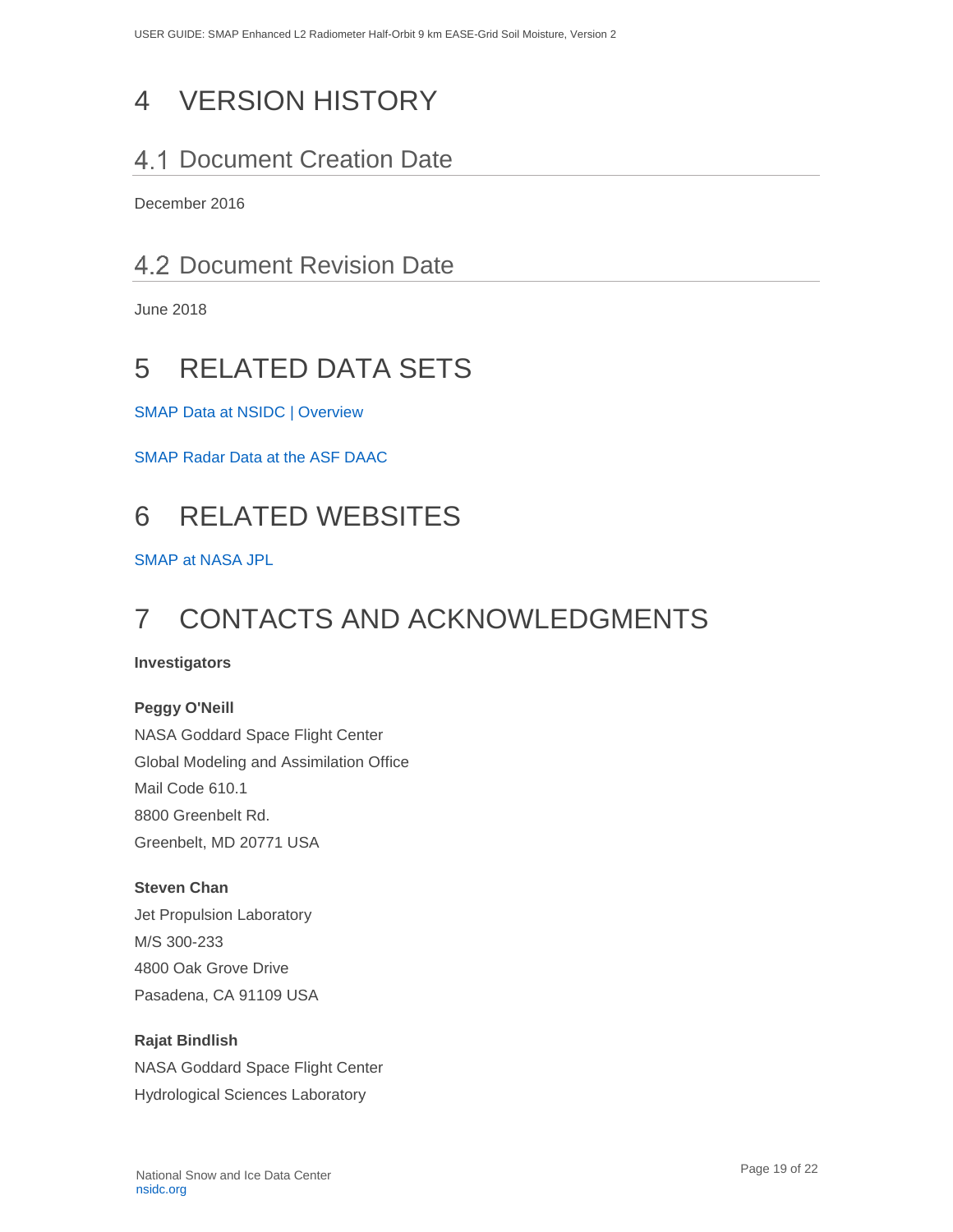Code 617, Bldg 33, G216 Greenbelt, MD 20771 USA

#### **Tom Jackson**

USDA/ARS Hydrology and Remote Sensing Laboratory 104 Bldg. 007, BARC-West Beltsville, MD 20705 USA

# <span id="page-20-0"></span>8 REFERENCES

Brodzik, M. J., B. Billingsley, T. Haran, B. Raup, and M. H. Savoie. 2014. Correction: Brodzik, M. J. et al. EASE-Grid 2.0: Incremental but Significant Improvements for Earth-Gridded Data Sets. *ISPRS Int. J. Geo-Inf 2012*. 1(1):32-45 *ISPRS Int. J. Geo-Inf.* 3(3):1154- 1156. [http://dx.doi.org/10.3390/ijgi3031154.](http://dx.doi.org/10.3390/ijgi3031154)

Brodzik, M. J., B. Billingsley, T. Haran, B. Raup, and M. H. Savoie. 2012. EASE-Grid 2.0: Incremental but Significant Improvements for Earth-Gridded Data Sets. *ISPRS Int. J. Geo-Inf*. 1(1):32-45. [http://dx.doi.org/10.3390/ijgi1010032.](http://dx.doi.org/10.3390/ijgi1010032)

Chan, S., R. Bindlish, P. O'Neill, E. Njoku, T. Jackson, A. Colliander, F. Chen, M. Mariko, S. Dunbar, J. Piepmeier, S. Yueh, D. Entekhabi, M. Cosh, T. Caldwell, J. Walker, X. Wu, A. Berg, T. Rowlandson, A. Pacheco, H. McNairn, M. Thibeault, J. Martinez-Fernandez, A. Gonzalez-Zamora, M. Seyfried, D. Bosch, P. Starks, D. Goodrich, J. Prueger, M. Palecki, E. Small, M. Zreda, J. Calvet, W. Crow, and Y. Kerr. 2016, in press. Assessment of the SMAP Passive Soil Moisture Product. *IEEE Trans. Geosci. Remote Sens.*

Chan, Steven, and R. Scott Dunbar. 2016. Soil Moisture Active Passive (SMAP) Level 2 Passive Soil Moisture Product Specification Document, Beta Release. Pasadena, CA USA: SMAP Project, JPL D-56291, Jet Propulsion Laboratory. [\(PDF,](https://nsidc.org/sites/nsidc.org/files/files/D56291%20SMAP%20L2_SM_P_E%20PSD%20Version%201.pdf) 1.2 MB)

Derksen, C., X. Xu,, R. S. Dunbar, A. Colliander, Y. Kim, J. Kimball. 2016. Soil Moisture Active Passive (SMAP) Project Calibration and Validation for the L3\_FT\_P and L3\_FT\_P\_E Data Products (Version 1). SMAP Project, JPL D-56296. Jet Propulsion Laboratory, Pasadena, CA. [\(PDF,](https://nsidc.org/sites/nsidc.org/files/files/SMAP%20L3_FT_P%5BE%5D%20Assessment%20Report%20v7.pdf) 2.6 MB)

Entekhabi, Dara et al. 2014. SMAP Handbook–Soil Moisture Active Passive: Mapping Soil Moisture and Freeze/Thaw from Space. SMAP Project, JPL CL#14-2285, Jet Propulsion Laboratory, Pasadena, CA.

Jackson, T., P. O'Neill, E. Njoku, S., Chan, R. Bindlish, A. Colliander, F. Chen, M. Burgin, S. Dunbar, J. Piepmeier, M. Cosh, T. Caldwell, J. Walker, X. Wu, A. Berg, T. Rowlandson, A. Pacheco, H. McNairn, M. Thibeault, J. Martínez-Fernández, Á. González-Zamora, M. Seyfried, D. Bosch, P. Starks, D. Goodrich, J. Prueger, M. Palecki, E. Small, M. Zreda, J. Calvet, W. Crow, Y.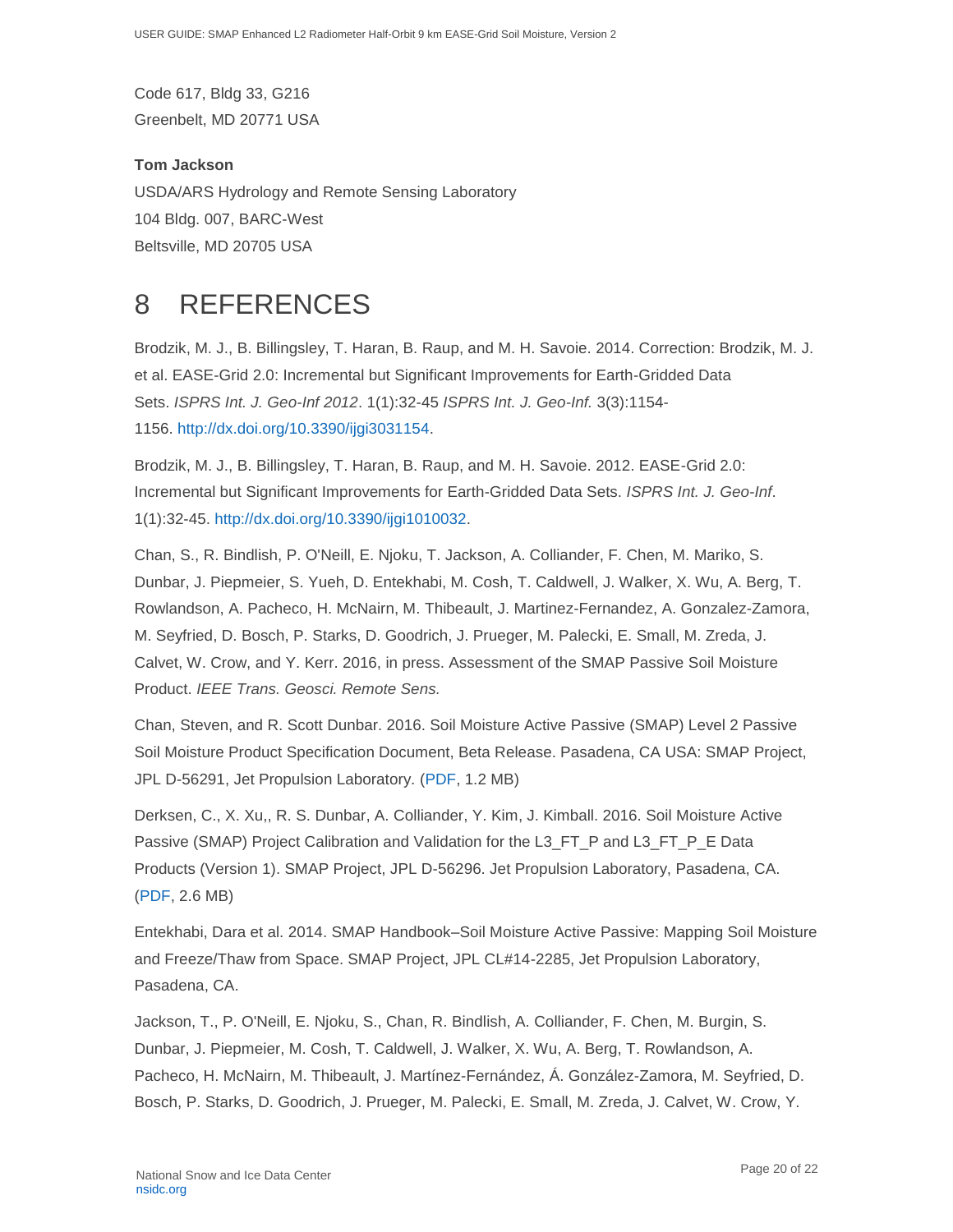Kerr, S. Yueh, and D. Entekhabi. 2016a. Calibration and Validation for the L2/3\_SM\_P Version 4 and L2/3\_SM\_P\_E Version 1 Data Products. SMAP Project, JPL D-93720. Jet Propulsion Laboratory, Pasadena, CA. [\(PDF,](https://nsidc.org/sites/nsidc.org/files/files/D56297%20SMAP%20L2_SM_P_E%20Assessment%20Report.pdf) 2.3 MB)

Jackson, T., P. O'Neill, E. Njoku, S., Chan, R. Bindlish, A. Colliander, F. Chen, M. Burgin, S. Dunbar, J. Piepmeier, M. Cosh, T. Caldwell, J. Walker, X. Wu, A. Berg, T. Rowlandson, A. Pacheco, H. McNairn, M. Thibeault, J. Martínez-Fernández, Á. González-Zamora, M. Seyfried, D. Bosch, P. Starks, D. Goodrich, J. Prueger, M. Palecki, E. Small, M. Zreda, J. Calvet, W. Crow, Y. Kerr, S. Yueh, and D. Entekhabi. 2016b. Calibration and Validation for the L2/3\_SM\_P\_E Version 1 Data Products. SMAP Project, JPL D-93720. Jet Propulsion Laboratory, Pasadena, CA. [\(PDF,](https://nsidc.org/sites/nsidc.org/files/files/L2SMP%20Version%203%20Report%20(FINAL)2.pdf) 4.11 MB)

Jackson, T., P. O'Neill, E. Njoku, S., Chan, R. Bindlish, A. Colliander, F. Chen, M. Burgin, S. Dunbar, J. Piepmeier, M. Cosh, T. Caldwell, J. Walker, X. Wu, A. Berg, T. Rowlandson, A. Pacheco, H. McNairn, M. Thibeault, J. Martínez-Fernández, Á. González-Zamora, M. Seyfried, D. Bosch, P. Starks, D. Goodrich, J. Prueger, M. Palecki, E. Small, M. Zreda, J. Calvet, W. Crow, Y. Kerr, S. Yueh, and D. Entekhabi. 2015. Calibration and Validation for the L2/3\_SM\_P Beta-Release Data Products, Version 2. SMAP Project, JPL D - 93981. Jet Propulsion Laboratory, Pasadena, CA. [\(PDF,](https://nsidc.org/sites/nsidc.org/files/files/SMAP%2520L2_SM_P%2520Beta-Level%2520Assessment%2520Report%2520FINAL%5B1%5D.pdf) 3 MB)

Jet Propulsion Laboratory (JPL). "SMAP Instrument." JPL SMAP Soil Moisture Active Passive. <http://smap.jpl.nasa.gov/observatory/instrument/> [20 August 2015].

NASA EOSDIS Land Processes DAAC. 2015. Land Water Mask Derived from MODIS and SRTM L3 Global 250m SIN Grid. Version 005. NASA EOSDIS Land Processes DAAC, USGS Earth Resources Observation and Science (EROS) Center, Sioux Falls, SD. [\(https://lpdaac.usgs.gov/dataset\\_discovery/modis/modis\\_products\\_table/mod44w\)](https://lpdaac.usgs.gov/dataset_discovery/modis/modis_products_table/mod44w), [20 August 2015].

O'Neill, P. E., E. G. Njoku, T. J. Jackson, S. Chan, and R. Bindlish. 2016. SMAP Algorithm Theoretical Basis Document: Level 2 & 3 Soil Moisture (Passive) Data Products, Revision C. SMAP Project, JPL D-66480, Jet Propulsion Laboratory, Pasadena, CA. [\(PDF,](https://nsidc.org/sites/nsidc.org/files/files/L2_SM_P_ATBD_revision_C_Dec2016_v2.docx) 4.9 MB)

O'Neill, P. E., E. G. Njoku, T. J. Jackson, S. Chan, and R. Bindlish. 2015. SMAP Algorithm Theoretical Basis Document: Level 2 & 3 Soil Moisture (Passive) Data Products. SMAP Project, JPL D-66480, Jet Propulsion Laboratory, Pasadena, CA. [\(PDF,](https://nsidc.org/sites/nsidc.org/files/files/L2_SM_P_ATBD_v7_Sep2015-po-en%5B1%5D.pdf) 3.3 MB)

Owe, M., De Jeu, R. A. M., and Walker, J. P. 2015. A Methodology for Surface Soil Moisture and Vegetation Optical Depth Retrieval Using the Microwave Polarization Difference Index. IEEE Transactions on Geoscience and Remote Sensing, 39(8):1643–1654, 2001.

Piepmeier, J.R., D.G. Long, and E.G. Njoku. 2008. Stokes Antenna Temperatures. *IEEE Trans. Geosci. Remote Sens.* 46(2):516-527.